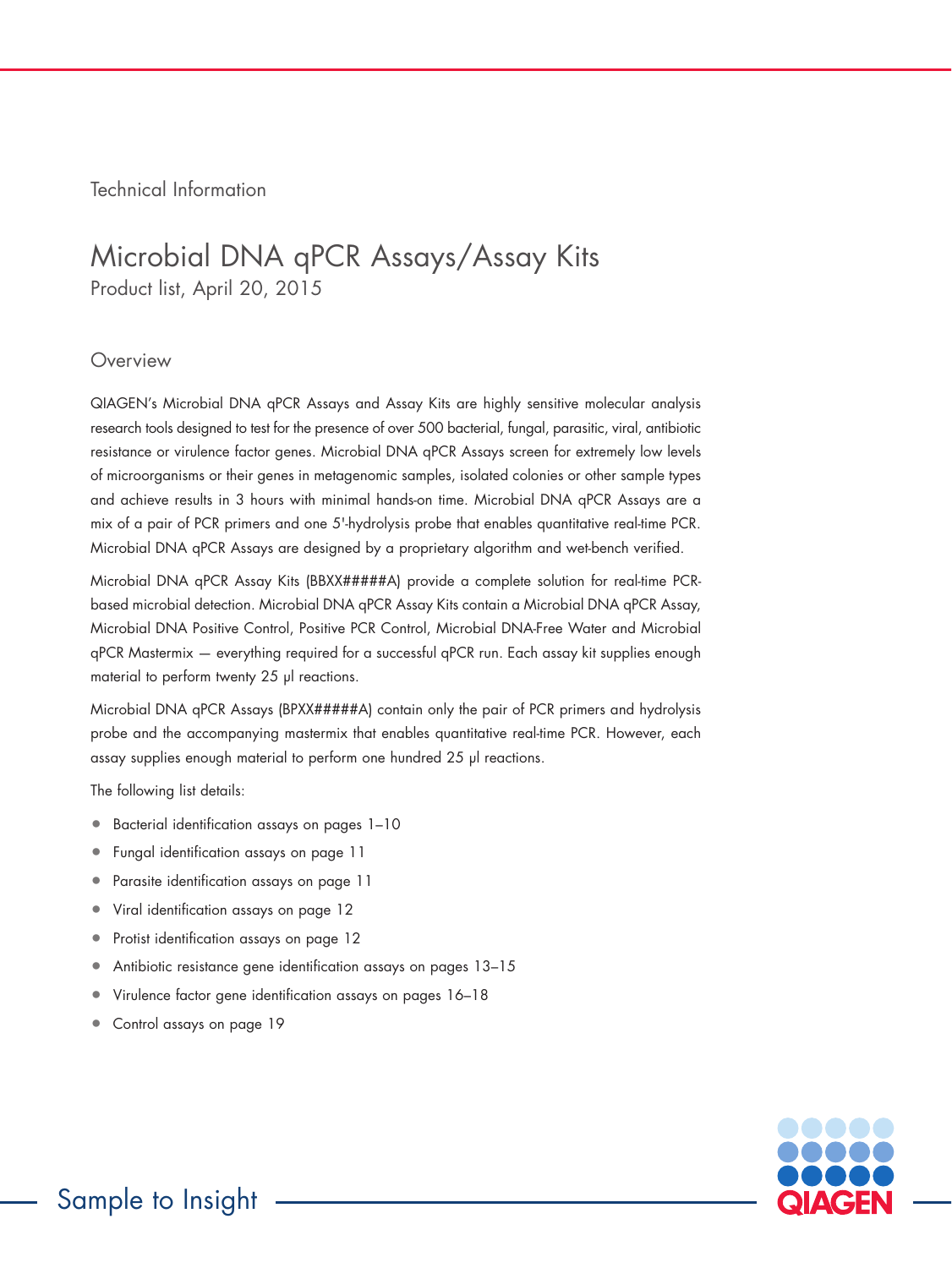## Bacterial identification assays

| <b>BBID00001A</b><br>Abiotrophia defectiva<br>BPID00001A<br>Achromobacter xylosoxidans<br><b>BPID00002A</b><br><b>BBID00002A</b><br>Acidaminococcus fermentans<br>BBID00003A<br>BPID00003A<br>Acinetobacter baumannii<br>BPID00004A<br>BBID00004A<br>Acinetobacter haemolyticus<br>BPID00006A<br>BBID00006A<br>Acinetobacter spp.<br>BPID00005A<br>BBID00005A<br>Actinobacillus hominis<br>BBID00007A<br>BPID00007A<br>BBID00008A<br>Actinomyces europaeus<br>BPID00008A<br>BPID00009A<br><b>BBID00009A</b><br>Actinomyces gerencseriae<br>BPID00010A<br><b>BBID00010A</b><br>Actinomyces graevenitzii<br>Actinomyces israelii<br>BPID00011A<br>BBID00011A<br>Actinomyces lingnae<br><b>BPID00012A</b><br><b>BBID00012A</b><br>Actinomyces naeslundii<br><b>BPID00013A</b><br><b>BBID00013A</b><br>Actinomyces odontolyticus<br><b>BPID00014A</b><br><b>BBID00014A</b><br><b>BPID00015A</b><br><b>BBID00015A</b><br>Actinomyces radingae<br><b>BPID00017A</b><br><b>BBID00017A</b><br>Actinomyces urogenitalis<br>Actinomyces viscosus<br><b>BPID00018A</b><br>BBID00018A<br>Aerococcus christensenii<br><b>BPID00019A</b><br><b>BBID00019A</b><br><b>BBID00020A</b><br>Aerococcus urinae<br>BPID00020A<br>Aerococcus viridans<br><b>BPID00021A</b><br><b>BBID00021A</b><br><b>BPID00022A</b><br><b>BBID00022A</b><br>Aeromonas spp. 1<br>BBID00023A<br>Aeromonas spp. 2<br>BPID00023A<br>Aggregatibacter actinomycetemcomitans<br>BPID00024A<br>BBID00024A<br><b>BPID00025A</b><br><b>BBID00025A</b><br>Aggregatibacter segnis<br>Akkermansia muciniphila<br>BPID00026A<br><b>BBID00026A</b><br>Alcaligenes faecalis<br>BPID00027A<br>BBID00027A<br>BPID00028A<br>BBID00028A<br>Alistipes putredinis<br>Anaerococcus hydrogenalis<br><b>BBID00029A</b><br>BPID00029A<br>Anaerococcus lactolyticus<br>BPID00030A<br>BBID00030A<br>Anaerococcus prevotii<br><b>BPID00031A</b><br>BBID00031A<br>Anaeroglobus geminatus<br><b>BPID00032A</b><br><b>BBID00032A</b><br>Anaerostipes caccae<br><b>BBID00033A</b><br>BPID00033A<br>Anaerotruncus colihominis<br>BPID00034A<br>BBID00034A<br>Arcobacter butzleri<br><b>BPID00035A</b><br>BBID00035A<br>Arcobacter skirrowii<br>BPID00036A<br>BBID00036A<br>Atopobium parvulum<br>BPID00039A<br><b>BBID00039A</b><br>Atopobium rimae<br>BPID00040A<br>BBID00040A | Bacterium         | Assay catalog number | Assay kit catalog number |
|---------------------------------------------------------------------------------------------------------------------------------------------------------------------------------------------------------------------------------------------------------------------------------------------------------------------------------------------------------------------------------------------------------------------------------------------------------------------------------------------------------------------------------------------------------------------------------------------------------------------------------------------------------------------------------------------------------------------------------------------------------------------------------------------------------------------------------------------------------------------------------------------------------------------------------------------------------------------------------------------------------------------------------------------------------------------------------------------------------------------------------------------------------------------------------------------------------------------------------------------------------------------------------------------------------------------------------------------------------------------------------------------------------------------------------------------------------------------------------------------------------------------------------------------------------------------------------------------------------------------------------------------------------------------------------------------------------------------------------------------------------------------------------------------------------------------------------------------------------------------------------------------------------------------------------------------------------------------------------------------------------------------------------------------------------------------------------------------------------------------------------------------------------------------------------------------------------------------------------------------------------------------------------------------------------|-------------------|----------------------|--------------------------|
|                                                                                                                                                                                                                                                                                                                                                                                                                                                                                                                                                                                                                                                                                                                                                                                                                                                                                                                                                                                                                                                                                                                                                                                                                                                                                                                                                                                                                                                                                                                                                                                                                                                                                                                                                                                                                                                                                                                                                                                                                                                                                                                                                                                                                                                                                                         |                   |                      |                          |
|                                                                                                                                                                                                                                                                                                                                                                                                                                                                                                                                                                                                                                                                                                                                                                                                                                                                                                                                                                                                                                                                                                                                                                                                                                                                                                                                                                                                                                                                                                                                                                                                                                                                                                                                                                                                                                                                                                                                                                                                                                                                                                                                                                                                                                                                                                         |                   |                      |                          |
|                                                                                                                                                                                                                                                                                                                                                                                                                                                                                                                                                                                                                                                                                                                                                                                                                                                                                                                                                                                                                                                                                                                                                                                                                                                                                                                                                                                                                                                                                                                                                                                                                                                                                                                                                                                                                                                                                                                                                                                                                                                                                                                                                                                                                                                                                                         |                   |                      |                          |
|                                                                                                                                                                                                                                                                                                                                                                                                                                                                                                                                                                                                                                                                                                                                                                                                                                                                                                                                                                                                                                                                                                                                                                                                                                                                                                                                                                                                                                                                                                                                                                                                                                                                                                                                                                                                                                                                                                                                                                                                                                                                                                                                                                                                                                                                                                         |                   |                      |                          |
|                                                                                                                                                                                                                                                                                                                                                                                                                                                                                                                                                                                                                                                                                                                                                                                                                                                                                                                                                                                                                                                                                                                                                                                                                                                                                                                                                                                                                                                                                                                                                                                                                                                                                                                                                                                                                                                                                                                                                                                                                                                                                                                                                                                                                                                                                                         |                   |                      |                          |
|                                                                                                                                                                                                                                                                                                                                                                                                                                                                                                                                                                                                                                                                                                                                                                                                                                                                                                                                                                                                                                                                                                                                                                                                                                                                                                                                                                                                                                                                                                                                                                                                                                                                                                                                                                                                                                                                                                                                                                                                                                                                                                                                                                                                                                                                                                         |                   |                      |                          |
|                                                                                                                                                                                                                                                                                                                                                                                                                                                                                                                                                                                                                                                                                                                                                                                                                                                                                                                                                                                                                                                                                                                                                                                                                                                                                                                                                                                                                                                                                                                                                                                                                                                                                                                                                                                                                                                                                                                                                                                                                                                                                                                                                                                                                                                                                                         |                   |                      |                          |
|                                                                                                                                                                                                                                                                                                                                                                                                                                                                                                                                                                                                                                                                                                                                                                                                                                                                                                                                                                                                                                                                                                                                                                                                                                                                                                                                                                                                                                                                                                                                                                                                                                                                                                                                                                                                                                                                                                                                                                                                                                                                                                                                                                                                                                                                                                         |                   |                      |                          |
|                                                                                                                                                                                                                                                                                                                                                                                                                                                                                                                                                                                                                                                                                                                                                                                                                                                                                                                                                                                                                                                                                                                                                                                                                                                                                                                                                                                                                                                                                                                                                                                                                                                                                                                                                                                                                                                                                                                                                                                                                                                                                                                                                                                                                                                                                                         |                   |                      |                          |
|                                                                                                                                                                                                                                                                                                                                                                                                                                                                                                                                                                                                                                                                                                                                                                                                                                                                                                                                                                                                                                                                                                                                                                                                                                                                                                                                                                                                                                                                                                                                                                                                                                                                                                                                                                                                                                                                                                                                                                                                                                                                                                                                                                                                                                                                                                         |                   |                      |                          |
|                                                                                                                                                                                                                                                                                                                                                                                                                                                                                                                                                                                                                                                                                                                                                                                                                                                                                                                                                                                                                                                                                                                                                                                                                                                                                                                                                                                                                                                                                                                                                                                                                                                                                                                                                                                                                                                                                                                                                                                                                                                                                                                                                                                                                                                                                                         |                   |                      |                          |
|                                                                                                                                                                                                                                                                                                                                                                                                                                                                                                                                                                                                                                                                                                                                                                                                                                                                                                                                                                                                                                                                                                                                                                                                                                                                                                                                                                                                                                                                                                                                                                                                                                                                                                                                                                                                                                                                                                                                                                                                                                                                                                                                                                                                                                                                                                         |                   |                      |                          |
|                                                                                                                                                                                                                                                                                                                                                                                                                                                                                                                                                                                                                                                                                                                                                                                                                                                                                                                                                                                                                                                                                                                                                                                                                                                                                                                                                                                                                                                                                                                                                                                                                                                                                                                                                                                                                                                                                                                                                                                                                                                                                                                                                                                                                                                                                                         |                   |                      |                          |
|                                                                                                                                                                                                                                                                                                                                                                                                                                                                                                                                                                                                                                                                                                                                                                                                                                                                                                                                                                                                                                                                                                                                                                                                                                                                                                                                                                                                                                                                                                                                                                                                                                                                                                                                                                                                                                                                                                                                                                                                                                                                                                                                                                                                                                                                                                         |                   |                      |                          |
|                                                                                                                                                                                                                                                                                                                                                                                                                                                                                                                                                                                                                                                                                                                                                                                                                                                                                                                                                                                                                                                                                                                                                                                                                                                                                                                                                                                                                                                                                                                                                                                                                                                                                                                                                                                                                                                                                                                                                                                                                                                                                                                                                                                                                                                                                                         |                   |                      |                          |
|                                                                                                                                                                                                                                                                                                                                                                                                                                                                                                                                                                                                                                                                                                                                                                                                                                                                                                                                                                                                                                                                                                                                                                                                                                                                                                                                                                                                                                                                                                                                                                                                                                                                                                                                                                                                                                                                                                                                                                                                                                                                                                                                                                                                                                                                                                         |                   |                      |                          |
|                                                                                                                                                                                                                                                                                                                                                                                                                                                                                                                                                                                                                                                                                                                                                                                                                                                                                                                                                                                                                                                                                                                                                                                                                                                                                                                                                                                                                                                                                                                                                                                                                                                                                                                                                                                                                                                                                                                                                                                                                                                                                                                                                                                                                                                                                                         |                   |                      |                          |
|                                                                                                                                                                                                                                                                                                                                                                                                                                                                                                                                                                                                                                                                                                                                                                                                                                                                                                                                                                                                                                                                                                                                                                                                                                                                                                                                                                                                                                                                                                                                                                                                                                                                                                                                                                                                                                                                                                                                                                                                                                                                                                                                                                                                                                                                                                         |                   |                      |                          |
|                                                                                                                                                                                                                                                                                                                                                                                                                                                                                                                                                                                                                                                                                                                                                                                                                                                                                                                                                                                                                                                                                                                                                                                                                                                                                                                                                                                                                                                                                                                                                                                                                                                                                                                                                                                                                                                                                                                                                                                                                                                                                                                                                                                                                                                                                                         |                   |                      |                          |
|                                                                                                                                                                                                                                                                                                                                                                                                                                                                                                                                                                                                                                                                                                                                                                                                                                                                                                                                                                                                                                                                                                                                                                                                                                                                                                                                                                                                                                                                                                                                                                                                                                                                                                                                                                                                                                                                                                                                                                                                                                                                                                                                                                                                                                                                                                         |                   |                      |                          |
|                                                                                                                                                                                                                                                                                                                                                                                                                                                                                                                                                                                                                                                                                                                                                                                                                                                                                                                                                                                                                                                                                                                                                                                                                                                                                                                                                                                                                                                                                                                                                                                                                                                                                                                                                                                                                                                                                                                                                                                                                                                                                                                                                                                                                                                                                                         |                   |                      |                          |
|                                                                                                                                                                                                                                                                                                                                                                                                                                                                                                                                                                                                                                                                                                                                                                                                                                                                                                                                                                                                                                                                                                                                                                                                                                                                                                                                                                                                                                                                                                                                                                                                                                                                                                                                                                                                                                                                                                                                                                                                                                                                                                                                                                                                                                                                                                         |                   |                      |                          |
|                                                                                                                                                                                                                                                                                                                                                                                                                                                                                                                                                                                                                                                                                                                                                                                                                                                                                                                                                                                                                                                                                                                                                                                                                                                                                                                                                                                                                                                                                                                                                                                                                                                                                                                                                                                                                                                                                                                                                                                                                                                                                                                                                                                                                                                                                                         |                   |                      |                          |
|                                                                                                                                                                                                                                                                                                                                                                                                                                                                                                                                                                                                                                                                                                                                                                                                                                                                                                                                                                                                                                                                                                                                                                                                                                                                                                                                                                                                                                                                                                                                                                                                                                                                                                                                                                                                                                                                                                                                                                                                                                                                                                                                                                                                                                                                                                         |                   |                      |                          |
|                                                                                                                                                                                                                                                                                                                                                                                                                                                                                                                                                                                                                                                                                                                                                                                                                                                                                                                                                                                                                                                                                                                                                                                                                                                                                                                                                                                                                                                                                                                                                                                                                                                                                                                                                                                                                                                                                                                                                                                                                                                                                                                                                                                                                                                                                                         |                   |                      |                          |
|                                                                                                                                                                                                                                                                                                                                                                                                                                                                                                                                                                                                                                                                                                                                                                                                                                                                                                                                                                                                                                                                                                                                                                                                                                                                                                                                                                                                                                                                                                                                                                                                                                                                                                                                                                                                                                                                                                                                                                                                                                                                                                                                                                                                                                                                                                         |                   |                      |                          |
|                                                                                                                                                                                                                                                                                                                                                                                                                                                                                                                                                                                                                                                                                                                                                                                                                                                                                                                                                                                                                                                                                                                                                                                                                                                                                                                                                                                                                                                                                                                                                                                                                                                                                                                                                                                                                                                                                                                                                                                                                                                                                                                                                                                                                                                                                                         |                   |                      |                          |
|                                                                                                                                                                                                                                                                                                                                                                                                                                                                                                                                                                                                                                                                                                                                                                                                                                                                                                                                                                                                                                                                                                                                                                                                                                                                                                                                                                                                                                                                                                                                                                                                                                                                                                                                                                                                                                                                                                                                                                                                                                                                                                                                                                                                                                                                                                         |                   |                      |                          |
|                                                                                                                                                                                                                                                                                                                                                                                                                                                                                                                                                                                                                                                                                                                                                                                                                                                                                                                                                                                                                                                                                                                                                                                                                                                                                                                                                                                                                                                                                                                                                                                                                                                                                                                                                                                                                                                                                                                                                                                                                                                                                                                                                                                                                                                                                                         |                   |                      |                          |
|                                                                                                                                                                                                                                                                                                                                                                                                                                                                                                                                                                                                                                                                                                                                                                                                                                                                                                                                                                                                                                                                                                                                                                                                                                                                                                                                                                                                                                                                                                                                                                                                                                                                                                                                                                                                                                                                                                                                                                                                                                                                                                                                                                                                                                                                                                         |                   |                      |                          |
|                                                                                                                                                                                                                                                                                                                                                                                                                                                                                                                                                                                                                                                                                                                                                                                                                                                                                                                                                                                                                                                                                                                                                                                                                                                                                                                                                                                                                                                                                                                                                                                                                                                                                                                                                                                                                                                                                                                                                                                                                                                                                                                                                                                                                                                                                                         |                   |                      |                          |
|                                                                                                                                                                                                                                                                                                                                                                                                                                                                                                                                                                                                                                                                                                                                                                                                                                                                                                                                                                                                                                                                                                                                                                                                                                                                                                                                                                                                                                                                                                                                                                                                                                                                                                                                                                                                                                                                                                                                                                                                                                                                                                                                                                                                                                                                                                         |                   |                      |                          |
|                                                                                                                                                                                                                                                                                                                                                                                                                                                                                                                                                                                                                                                                                                                                                                                                                                                                                                                                                                                                                                                                                                                                                                                                                                                                                                                                                                                                                                                                                                                                                                                                                                                                                                                                                                                                                                                                                                                                                                                                                                                                                                                                                                                                                                                                                                         |                   |                      |                          |
|                                                                                                                                                                                                                                                                                                                                                                                                                                                                                                                                                                                                                                                                                                                                                                                                                                                                                                                                                                                                                                                                                                                                                                                                                                                                                                                                                                                                                                                                                                                                                                                                                                                                                                                                                                                                                                                                                                                                                                                                                                                                                                                                                                                                                                                                                                         |                   |                      |                          |
|                                                                                                                                                                                                                                                                                                                                                                                                                                                                                                                                                                                                                                                                                                                                                                                                                                                                                                                                                                                                                                                                                                                                                                                                                                                                                                                                                                                                                                                                                                                                                                                                                                                                                                                                                                                                                                                                                                                                                                                                                                                                                                                                                                                                                                                                                                         |                   |                      |                          |
|                                                                                                                                                                                                                                                                                                                                                                                                                                                                                                                                                                                                                                                                                                                                                                                                                                                                                                                                                                                                                                                                                                                                                                                                                                                                                                                                                                                                                                                                                                                                                                                                                                                                                                                                                                                                                                                                                                                                                                                                                                                                                                                                                                                                                                                                                                         |                   |                      |                          |
|                                                                                                                                                                                                                                                                                                                                                                                                                                                                                                                                                                                                                                                                                                                                                                                                                                                                                                                                                                                                                                                                                                                                                                                                                                                                                                                                                                                                                                                                                                                                                                                                                                                                                                                                                                                                                                                                                                                                                                                                                                                                                                                                                                                                                                                                                                         |                   |                      |                          |
|                                                                                                                                                                                                                                                                                                                                                                                                                                                                                                                                                                                                                                                                                                                                                                                                                                                                                                                                                                                                                                                                                                                                                                                                                                                                                                                                                                                                                                                                                                                                                                                                                                                                                                                                                                                                                                                                                                                                                                                                                                                                                                                                                                                                                                                                                                         | Atopobium vaginae | BPID00041A           | BBID00041A               |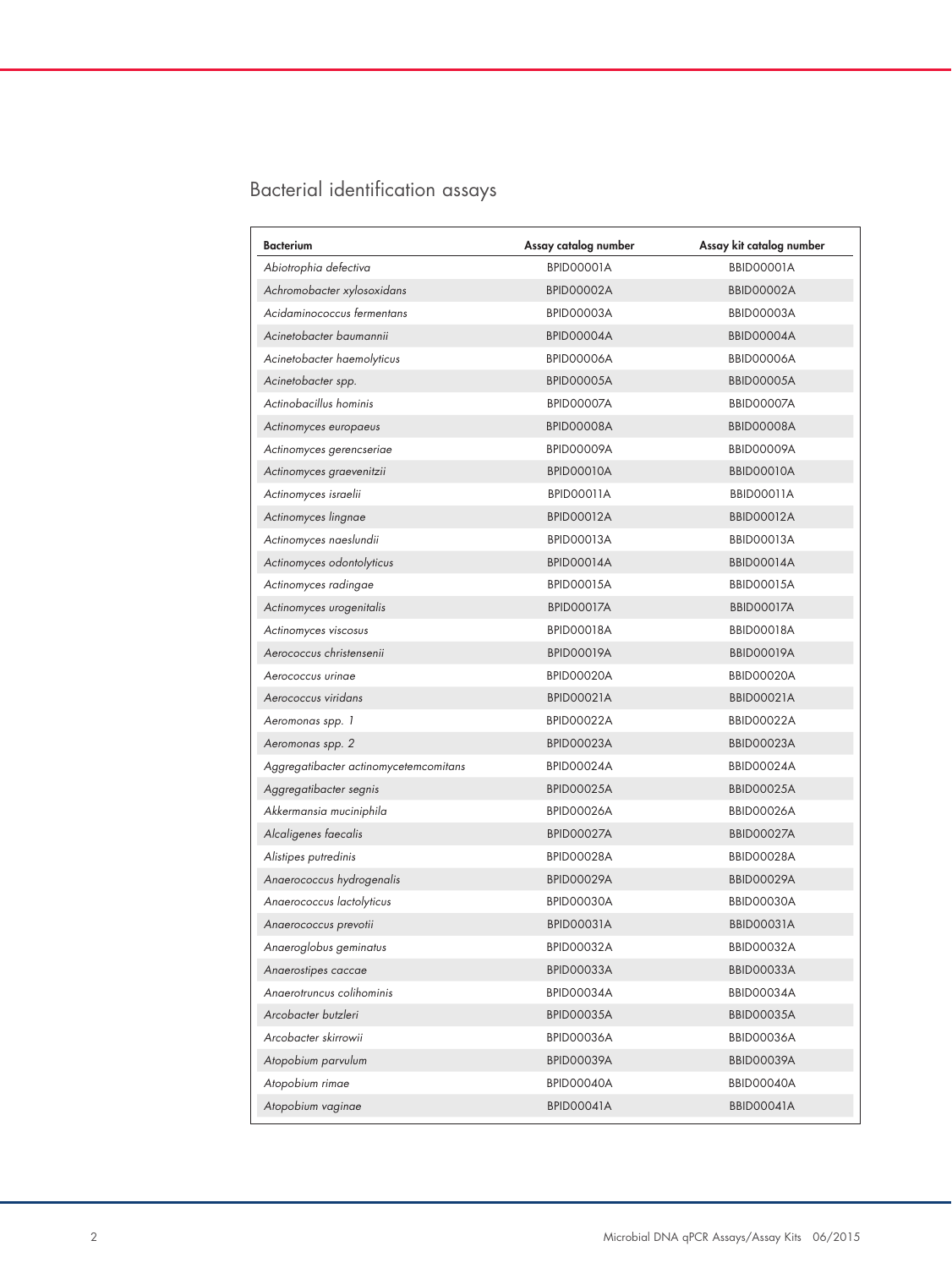| <b>Bacterium</b>                      | Assay catalog number | Assay kit catalog number |
|---------------------------------------|----------------------|--------------------------|
| Bacillus anthracis                    | BPID00042A           | BBID00042A               |
| Bacillus spp. 1                       | BPID00043A           | BBID00043A               |
| Bacillus spp. 2                       | BPID00044A           | BBID00044A               |
| Bacillus spp. 3                       | BPID00045A           | <b>BBID00045A</b>        |
| Bacteroides caccae                    | BPID00046A           | <b>BBID00046A</b>        |
| Bacteroides coprocola                 | BPID00047A           | BBID00047A               |
| Bacteroides coprophilus               | BPID00048A           | BBID00048A               |
| Bacteroides dorei                     | <b>BPID00049A</b>    | <b>BBID00049A</b>        |
| Bacteroides eggerthii                 | BPID00050A           | BBID00050A               |
| Bacteroides fragilis                  | BPID00051A           | BBID00051A               |
| Bacteroides intestinalis              | BPID00052A           | <b>BBID00052A</b>        |
| <b>Bacteroides</b> ovatus             | BPID00053A           | BBID00053A               |
| Bacteroides pectinophilus             | BPID00054A           | BBID00054A               |
| Bacteroides plebeius                  | BPID00055A           | <b>BBID00055A</b>        |
| Bacteroides sp. 2_2_4                 | BPID00057A           | <b>BBID00057A</b>        |
| Bacteroides sp. 4_3_47FAA             | BPID00058A           | BBID00058A               |
| Bacteroides stercoris                 | <b>BPID00059A</b>    | <b>BBID00059A</b>        |
| Bacteroides thetaiotaomicron          | BPID00060A           | BBID00060A               |
| Bacteroides ureolyticus               | BPID00061A           | <b>BBID00061A</b>        |
| Aerococcus viridans                   | <b>BPID00021A</b>    | <b>BBID00021A</b>        |
| Aeromonas spp. 1                      | BPID00022A           | BBID00022A               |
| Aeromonas spp. 2                      | <b>BPID00023A</b>    | <b>BBID00023A</b>        |
| Aggregatibacter actinomycetemcomitans | BPID00024A           | <b>BBID00024A</b>        |
| Aggregatibacter segnis                | <b>BPID00025A</b>    | <b>BBID00025A</b>        |
| Akkermansia muciniphila               | <b>BPID00026A</b>    | <b>BBID00026A</b>        |
| Alcaligenes faecalis                  | <b>BPID00027A</b>    | <b>BBID00027A</b>        |
| Bacteroides vulgatus                  | <b>BPID00062A</b>    | <b>BBID00062A</b>        |
| Bifidobacterium adolescentis          | BPID00063A           | <b>BBID00063A</b>        |
| Bifidobacterium bifidum               | BPID00064A           | <b>BBID00064A</b>        |
| Bifidobacterium breve                 | <b>BPID00065A</b>    | <b>BBID00065A</b>        |
| Bifidobacterium dentium               | <b>BPID00066A</b>    | <b>BBID00066A</b>        |
| Bifidobacterium longum                | BPID00067A           | <b>BBID00067A</b>        |
| Bifidobacterium pseudocatenulatum     | BPID00068A           | <b>BBID00068A</b>        |
| Bifidobacterium scardovii             | <b>BPID00069A</b>    | <b>BBID00069A</b>        |
| Blautia hydrogenotrophica             | BPID00070A           | BBID00070A               |
| Bordetella spp.                       | BPID00071A           | BBID00071A               |
| Brevibacillus agri                    | <b>BPID00072A</b>    | <b>BBID00072A</b>        |
| <b>Brevibacillus</b> brevis           | BPID00073A           | BBID00073A               |
| Brevibacterium casei                  | BPID00074A           | BBID00074A               |
| Brevundimonas diminuta                | BPID00075A           | <b>BBID00075A</b>        |
|                                       |                      |                          |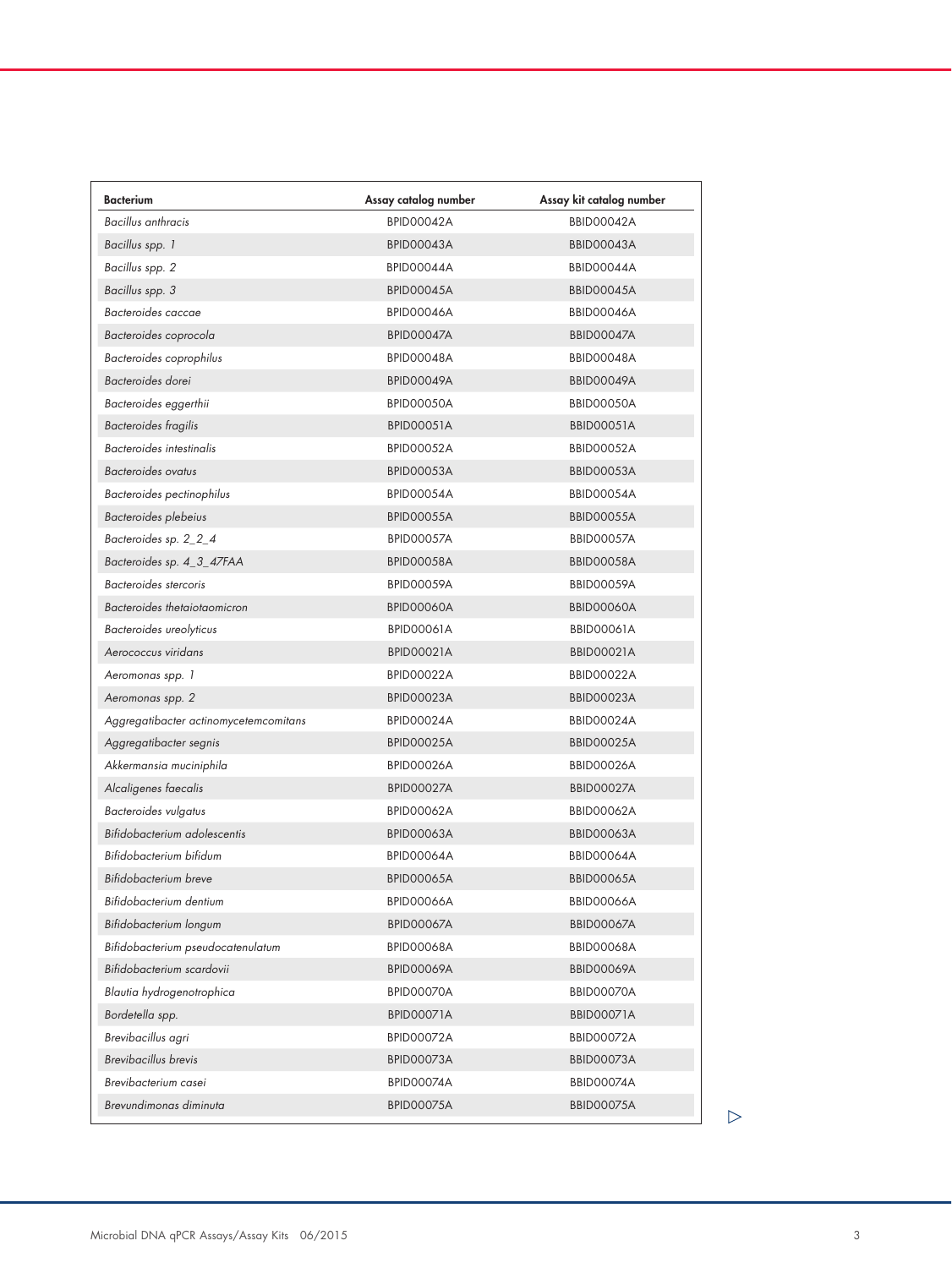| Bacterium                    | Assay catalog number | Assay kit catalog number |
|------------------------------|----------------------|--------------------------|
| Brevundimonas vesicularis    | BPID00076A           | BBID00076A               |
| Burkholderia gladioli        | BPID00078A           | BBID00078A               |
| Burkholderia spp. 1          | BPID00077A           | <b>BBID00077A</b>        |
| Burkholderia spp. 2          | <b>BPID00079A</b>    | BBID00079A               |
| Butyricicoccus pullicaecorum | BPID00080A           | BBID00080A               |
| Butyrivibrio crossotus       | <b>BPID00081A</b>    | BBID00081A               |
| Butyrivibrio fibrisolvens    | BPID00082A           | <b>BBID00082A</b>        |
| Campylobacter concisus       | BPID00084A           | <b>BBID00084A</b>        |
| Campylobacter fetus          | <b>BPID00085A</b>    | BBID00085A               |
| Campylobacter gracilis       | BPID00086A           | <b>BBID00086A</b>        |
| Campylobacter rectus         | BPID00088A           | BBID00088A               |
| Campylobacter showae         | <b>BPID00089A</b>    | <b>BBID00089A</b>        |
| Campylobacter spp. 1         | BPID00083A           | BBID00083A               |
| Campylobacter spp. 2         | BPID00087A           | BBID00087A               |
| Campylobacter sputorum       | BPID00090A           | <b>BBID00090A</b>        |
| Campylobacter upsaliensis    | <b>BPID00091A</b>    | <b>BBID00091A</b>        |
| Capnocytophaga gingivalis    | BPID00097A           | <b>BBID00097A</b>        |
| Capnocytophaga granulosa     | BPID00098A           | <b>BBID00098A</b>        |
| Capnocytophaga ochracea      | <b>BPID00099A</b>    | <b>BBID00099A</b>        |
| Capnocytophaga sputigena     | <b>BPIDOO100A</b>    | <b>BBID00100A</b>        |
| Cardiobacterium hominis      | BPID00101A           | BBID00101A               |
| Catellicoccus marimammalium  | <b>BPIDO0102A</b>    | <b>BBID00102A</b>        |
| Catenibacterium mitsuokai    | <b>BPIDO0103A</b>    | <b>BBID00103A</b>        |
| Catonella morbi              | <b>BPID00104A</b>    | <b>BBID00104A</b>        |
| Chlamydia trachomatis        | <b>BPIDO0105A</b>    | <b>BBID00105A</b>        |
| Chlamydophila pneumoniae     | <b>BPID00106A</b>    | <b>BBID00106A</b>        |
| Chlamydophila psittaci       | <b>BPID00107A</b>    | <b>BBID00107A</b>        |
| Citrobacter freundii         | <b>BPID00108A</b>    | BBID00108A               |
| Citrobacter youngae          | <b>BPID00109A</b>    | <b>BBID00109A</b>        |
| Clostridium difficile        | BPID00110A           | <b>BBID00110A</b>        |
| Clostridium nexile           | BPIDOO111A           | BBID00111A               |
| Clostridium perfringens      | <b>BPID00112A</b>    | <b>BBID00112A</b>        |
| Clostridium septicum         | BPID00113A           | BBID00113A               |
| Clostridium sordellii        | BPID00114A           | <b>BBID00114A</b>        |
| Clostridium sp. M62/1        | <b>BPIDO0115A</b>    | <b>BBID00115A</b>        |
| Clostridium sp. SS2/1        | <b>BPID00116A</b>    | <b>BBID00116A</b>        |
| Clostridium tetani           | BPIDO0117A           | <b>BBID00117A</b>        |
| Collinsella aerofaciens      | BPID00118A           | BBID00118A               |
| Coprococcus comes            | <b>BPID00119A</b>    | <b>BBID00119A</b>        |
| Coprococcus eutactus         | BPID00120A           | <b>BBID00120A</b>        |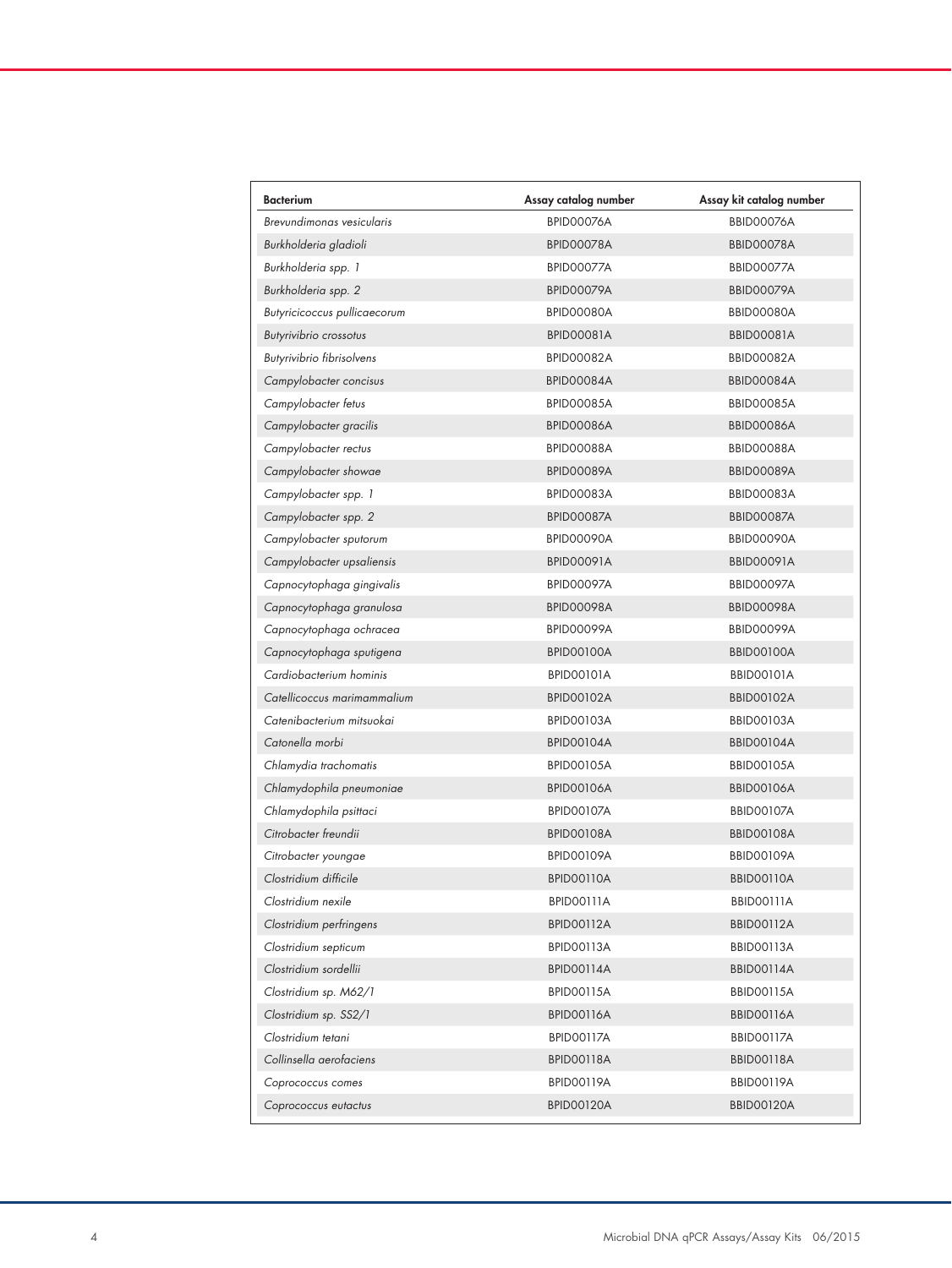| <b>Bacterium</b>                     | Assay catalog number | Assay kit catalog number |
|--------------------------------------|----------------------|--------------------------|
| Corynebacterium aurimucosum          | <b>BPID00121A</b>    | <b>BBID00121A</b>        |
| Corynebacterium diphtheriae          | <b>BPID00122A</b>    | <b>BBID00122A</b>        |
| Corynebacterium durum                | <b>BPID00123A</b>    | <b>BBID00123A</b>        |
| Corynebacterium matruchotii          | <b>BPID00124A</b>    | <b>BBID00124A</b>        |
| Corynebacterium pseudodiphtheriticum | <b>BPID00125A</b>    | <b>BBID00125A</b>        |
| Coxiella burnetii                    | <b>BPID00126A</b>    | <b>BBID00126A</b>        |
| Desulfovibrio desulfuricans          | <b>BPID00127A</b>    | <b>BBID00127A</b>        |
| Desulfovibrio piger                  | <b>BPID00128A</b>    | <b>BBID00128A</b>        |
| Desulfovibrio vulgaris               | <b>BPID00129A</b>    | <b>BBID00129A</b>        |
| Dialister invisus                    | BPID00130A           | <b>BBID00130A</b>        |
| Dialister pneumosintes               | <b>BPID00131A</b>    | BBID00131A               |
| Dorea formicigenerans                | <b>BPID00132A</b>    | <b>BBID00132A</b>        |
| Eggerthella sinensis                 | <b>BPID00134A</b>    | BBID00134A               |
| Ehrlichia canis                      | <b>BPIDO0135A</b>    | <b>BBID00135A</b>        |
| Eikenella corrodens                  | <b>BPID00136A</b>    | <b>BBID00136A</b>        |
| Elizabethkingia meningoseptica       | BPID00137A           | <b>BBID00137A</b>        |
| Enterobacter/Klebsiella spp.         | <b>BPID00139A</b>    | <b>BBID00139A</b>        |
| Enterococcus faecalis                | <b>BPID00142A</b>    | <b>BBID00142A</b>        |
| Enterococcus faecium                 | <b>BPID00143A</b>    | <b>BBID00143A</b>        |
| Enterococcus italicus                | <b>BPID00144A</b>    | <b>BBID00144A</b>        |
| Enterococcus spp.                    | <b>BPID00141A</b>    | <b>BBID00141A</b>        |
| Erysipelothrix rhusiopathiae         | <b>BPID00145A</b>    | <b>BBID00145A</b>        |
| Escherichia/Shigella spp.            | <b>BPID00146A</b>    | <b>BBID00146A</b>        |
| Eubacterium hallii                   | <b>BPID00147A</b>    | <b>BBID00147A</b>        |
| Eubacterium infirmum                 | <b>BPID00148A</b>    | <b>BBID00148A</b>        |
| Eubacterium rectale                  | <b>BPID00149A</b>    | <b>BBID00149A</b>        |
| Eubacterium saburreum                | <b>BPID00150A</b>    | <b>BBID00150A</b>        |
| Eubacterium siraeum                  | <b>BPID00151A</b>    | <b>BBID00151A</b>        |
| Eubacterium ventriosum               | <b>BPID00152A</b>    | <b>BBID00152A</b>        |
| Ewingella/Rahnella spp.              | <b>BPID00293A</b>    | <b>BBID00293A</b>        |
| Exiguobacterium aurantiacum          | BPID00153A           | BBID00153A               |
| Faecalibacterium prausnitzii         | <b>BPID00154A</b>    | <b>BBID00154A</b>        |
| Filifactor alocis                    | <b>BPID00155A</b>    | <b>BBID00155A</b>        |
| Finegoldia magna                     | <b>BPID00156A</b>    | <b>BBID00156A</b>        |
| Francisella spp.                     | <b>BPID00157A</b>    | <b>BBID00157A</b>        |
| Fusobacterium mortiferum             | <b>BPID00158A</b>    | <b>BBID00158A</b>        |
| Fusobacterium necrophorum            | <b>BPID00159A</b>    | <b>BBID00159A</b>        |
| Fusobacterium nucleatum              | <b>BPID00160A</b>    | <b>BBID00160A</b>        |
| Fusobacterium periodonticum          | BPID00161A           | BBID00161A               |
| Fusobacterium varium                 | <b>BPID00162A</b>    | <b>BBID00162A</b>        |
|                                      |                      |                          |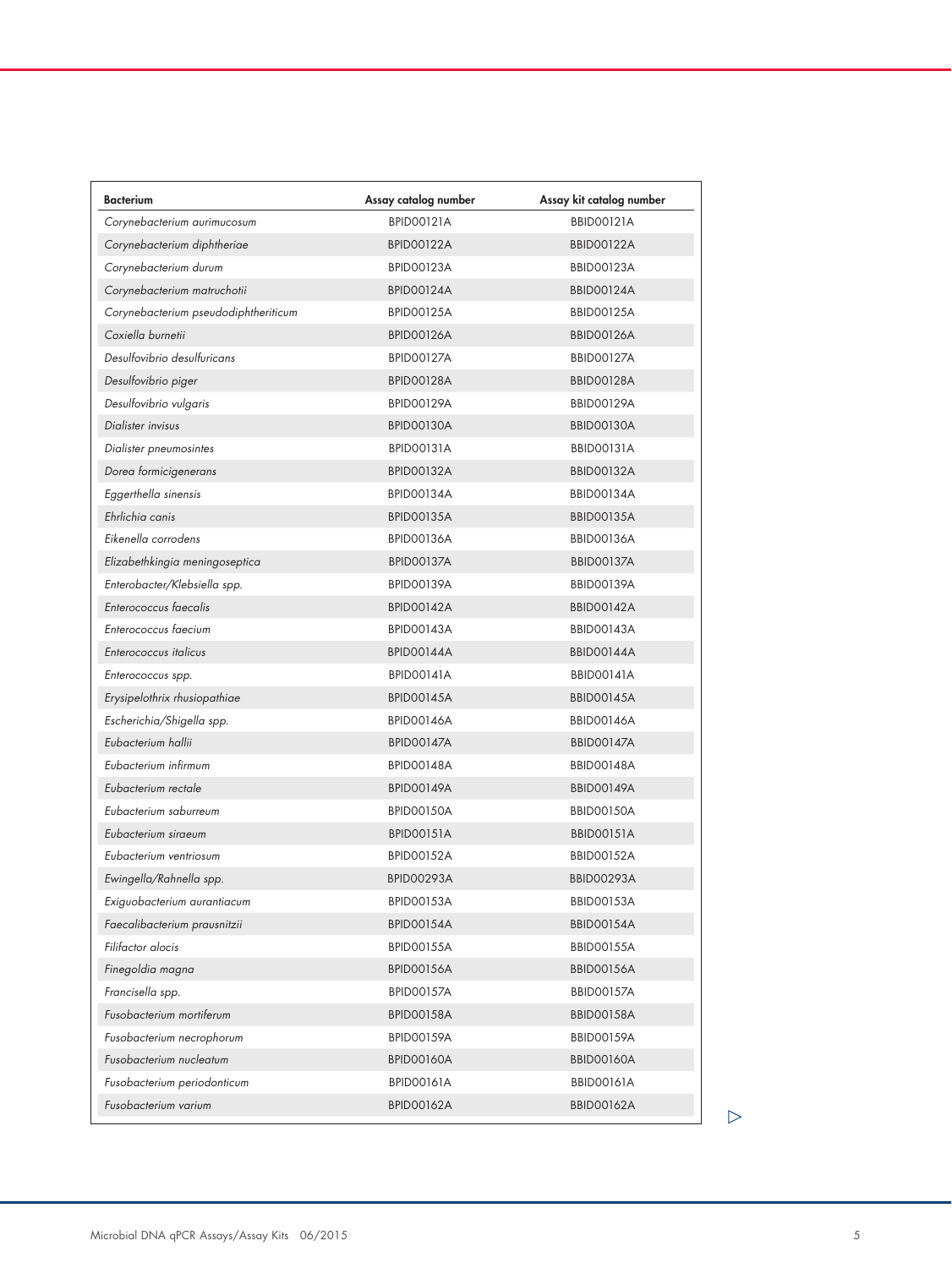| <b>Bacterium</b>                | Assay catalog number | Assay kit catalog number |
|---------------------------------|----------------------|--------------------------|
| Gardnerella vaginalis           | <b>BPID00163A</b>    | <b>BBID00163A</b>        |
| Gemella bergeri                 | <b>BPID00164A</b>    | <b>BBID00164A</b>        |
| Gemella haemolysans             | <b>BPID00165A</b>    | <b>BBID00165A</b>        |
| Gemella morbillorum             | <b>BPID00166A</b>    | <b>BBID00166A</b>        |
| Geobacillus stearothermophilus  | <b>BPID00167A</b>    | <b>BBID00167A</b>        |
| Granulicatella adiacens         | <b>BPID00168A</b>    | <b>BBID00168A</b>        |
| Granulicatella elegans          | <b>BPID00169A</b>    | <b>BBID00169A</b>        |
| Haemophilus ducreyi             | <b>BPID00170A</b>    | <b>BBID00170A</b>        |
| Haemophilus influenzae          | <b>BPID00171A</b>    | <b>BBID00171A</b>        |
| Haemophilus parainfluenzae      | <b>BPID00172A</b>    | <b>BBID00172A</b>        |
| Hafnia alvei                    | <b>BPID00173A</b>    | <b>BBID00173A</b>        |
| Helicobacter cinaedi            | BPID00174A           | BBID00174A               |
| Helicobacter fennelliae         | <b>BPID00175A</b>    | <b>BBID00175A</b>        |
| Helicobacter pylori             | <b>BPID00176A</b>    | <b>BBID00176A</b>        |
| Inquilinus limosus              | <b>BPID00177A</b>    | <b>BBID00177A</b>        |
| Janthinobacterium/Massilia spp. | <b>BPID00210A</b>    | <b>BBID00210A</b>        |
| Kingella denitrificans          | BPID00178A           | BBID00178A               |
| Kingella kingae                 | <b>BPID00179A</b>    | <b>BBID00179A</b>        |
| Klebsiella granulomatis         | <b>BPID00180A</b>    | <b>BBID00180A</b>        |
| Klebsiella pneumoniae           | <b>BPID00559A</b>    | Inquire                  |
| Kocuria kristinae               | <b>BPID00182A</b>    | <b>BBID00182A</b>        |
| Lachnobacterium bovis           | <b>BPID00183A</b>    | <b>BBID00183A</b>        |
| Lactobacillus acidophilus       | <b>BPID00184A</b>    | <b>BBID00184A</b>        |
| Lactobacillus brevis            | <b>BPID00574A</b>    | Inquire                  |
| Lactobacillus buchneri          | <b>BPID00575A</b>    | Inquire                  |
| Lactobacillus coryniformis      | <b>BPID00576A</b>    | Inquire                  |
| Lactobacillus crispatus         | <b>BPID00186A</b>    | <b>BBID00186A</b>        |
| Lactobacillus curvatus          | <b>BPID00577A</b>    | Inquire                  |
| Lactobacillus delbrueckii       | <b>BPIDOO187A</b>    | <b>BBID00187A</b>        |
| Lactobacillus fermentum         | <b>BPID00188A</b>    | BBID00188A               |
| Lactobacillus gasseri           | <b>BPID00189A</b>    | <b>BBID00189A</b>        |
| Lactobacillus iners             | <b>BPID00190A</b>    | <b>BBID00190A</b>        |
| Lactobacillus jensenii          | <b>BPID00191A</b>    | <b>BBID00191A</b>        |
| Lactobacillus lindneri          | BPID00578A           |                          |
| Lactobacillus rhamnosus         | <b>BPID00195A</b>    | <b>BBID00195A</b>        |
| Lactobacillus salivarius        | <b>BPID00196A</b>    | <b>BBID00196A</b>        |
| Lactobacillus spp. 1            | <b>BPID00185A</b>    | <b>BBID00185A</b>        |
| Lactobacillus spp. 2            | <b>BPID00193A</b>    | <b>BBID00193A</b>        |
| Lactobacillus vaginalis         | <b>BPID00197A</b>    | <b>BBID00197A</b>        |
| Lactococcus garvieae            | <b>BPID00198A</b>    | <b>BBID00198A</b>        |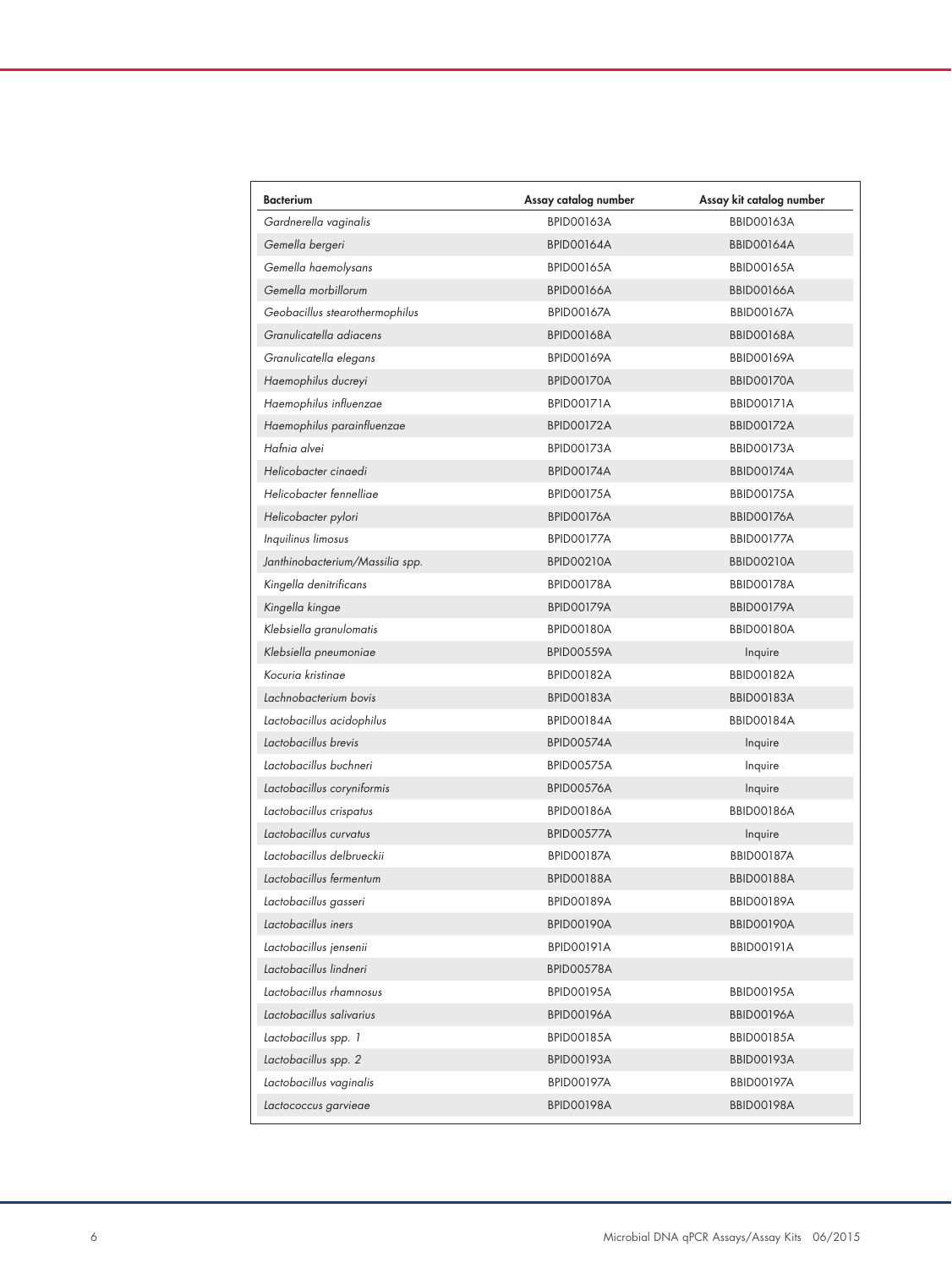| <b>Bacterium</b>              | Assay catalog number | Assay kit catalog number |
|-------------------------------|----------------------|--------------------------|
| Lactococcus lactis            | <b>BPID00199A</b>    | <b>BBID00199A</b>        |
| Lautropia mirabilis           | BPID00200A           | BBID00200A               |
| Legionella longbeachae        | <b>BPIDO0555A</b>    | Inquire                  |
| Legionella pneumophila        | <b>BPID00201A</b>    | <b>BBID00201A</b>        |
| Leifsonia aquatica            | BPID00202A           | <b>BBID00202A</b>        |
| Leptospira spp.               | <b>BPID00203A</b>    | <b>BBID00203A</b>        |
| Leptotrichia amnionii         | BPID00204A           | BBID00204A               |
| Leptotrichia buccalis         | <b>BPID00205A</b>    | <b>BBID00205A</b>        |
| Leptotrichia goodfellowii     | BPID00206A           | <b>BBID00206A</b>        |
| Leptotrichia wadei            | BPID00207A           | BBID00207A               |
| Listeria monocytogenes        | BPID00208A           | <b>BBID00208A</b>        |
| Lysinibacillus spp.           | <b>BPID00209A</b>    | <b>BBID00209A</b>        |
| Megasphaera cerevisiae        | BPID00579A           |                          |
| Megasphaera micronuciformis   | <b>BPID00211A</b>    | <b>BBID00211A</b>        |
| Megasphaera sp. DJF_B143      | <b>BPID00212A</b>    | <b>BBID00212A</b>        |
| Methylobacterium fujisawaense | <b>BPID00213A</b>    | <b>BBID00213A</b>        |
| Methylobacterium mesophilicum | <b>BPID00214A</b>    | <b>BBID00214A</b>        |
| Methylobacterium zatmanii     | <b>BPID00215A</b>    | <b>BBID00215A</b>        |
| Microbacterium binotii        | <b>BPID00216A</b>    | <b>BBID00216A</b>        |
| Micrococcus luteus            | <b>BPID00217A</b>    | <b>BBID00217A</b>        |
| Mitsuokella multacida         | <b>BPID00218A</b>    | <b>BBID00218A</b>        |
| Mobiluncus curtisii           | <b>BPID00219A</b>    | <b>BBID00219A</b>        |
| Mobiluncus mulieris           | <b>BPID00220A</b>    | <b>BBID00220A</b>        |
| Mogibacterium timidum         | <b>BPID00221A</b>    | <b>BBID00221A</b>        |
| Moraxella catarrhalis         | BPID00222A           | <b>BBID00222A</b>        |
| Moraxella lacunata            | BPID00223A           | BBID00223A               |
| Morganella morganii           | BPID00224A           | BBID00224A               |
| Mycobacterium avium           | <b>BPID00226A</b>    | <b>BBID00226A</b>        |
| Mycobacterium intracellulare  | BPID00228A           | BBID00228A               |
| Mycobacterium kansasii        | <b>BPID00229A</b>    | <b>BBID00229A</b>        |
| Mycobacterium spp. 1          | <b>BPID00225A</b>    | <b>BBID00225A</b>        |
| Mycobacterium spp. 2          | <b>BPID00227A</b>    | <b>BBID00227A</b>        |
| Mycobacterium tuberculosis    | BPID00230A           | <b>BBID00230A</b>        |
| Mycoplasma genitalium         | BPID00231A           | BBID00231A               |
| Mycoplasma hominis            | BPID00232A           | <b>BBID00232A</b>        |
| Mycoplasma orale              | BPID00233A           | BBID00233A               |
| Mycoplasma pneumoniae         | BPID00234A           | BBID00234A               |
| Neisseria bacilliformis       | <b>BPID00235A</b>    | <b>BBID00235A</b>        |
| Neisseria elongata            | BPID00237A           | BBID00237A               |
| Neisseria flavescens          | BPID00238A           | BBID00238A               |
|                               |                      |                          |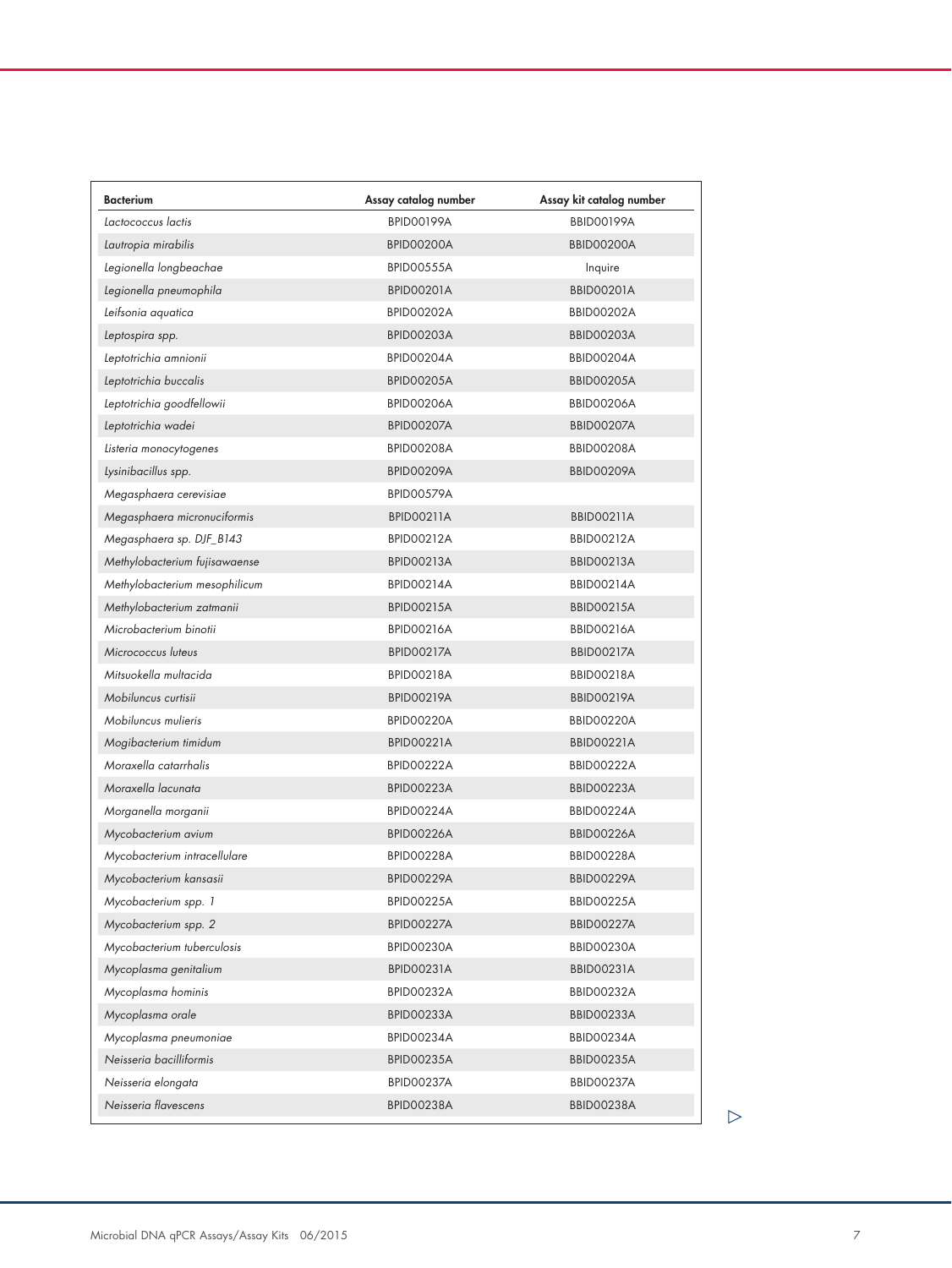| Bacterium                      | Assay catalog number | Assay kit catalog number |
|--------------------------------|----------------------|--------------------------|
| Neisseria gonorrhoeae          | <b>BPID00239A</b>    | <b>BBID00239A</b>        |
| Neisseria lactamica            | BPID00240A           | <b>BBID00240A</b>        |
| Neisseria meningitidis         | <b>BPID00241A</b>    | <b>BBID00241A</b>        |
| Neisseria mucosa               | BPID00242A           | BBID00242A               |
| Neisseria sicca                | <b>BPID00243A</b>    | <b>BBID00243A</b>        |
| Neisseria subflava             | BPID00244A           | BBID00244A               |
| Neorickettsia risticii         | <b>BPID00245A</b>    | <b>BBID00245A</b>        |
| Nocardia farcinica             | BPID00247A           | <b>BBID00247A</b>        |
| Nocardia spp.                  | <b>BPID00246A</b>    | <b>BBID00246A</b>        |
| Nocardioides sp. NS/27         | <b>BPID00248A</b>    | BBID00248A               |
| Novosphingobium sp. K39        | <b>BPID00249A</b>    | <b>BBID00249A</b>        |
| Ochrobactrum spp.              | <b>BPID00250A</b>    | BBID00250A               |
| Oribacterium sinus             | <b>BPID00251A</b>    | <b>BBID00251A</b>        |
| Paenibacillus larvae           | <b>BPID00252A</b>    | <b>BBID00252A</b>        |
| Paenibacillus macerans         | <b>BPID00253A</b>    | <b>BBID00253A</b>        |
| Paenibacillus thiaminolyticus  | BPID00254A           | <b>BBID00254A</b>        |
| Pantoea spp.                   | <b>BPID00255A</b>    | <b>BBID00255A</b>        |
| Papillibacter cinnamivorans    | <b>BPID00256A</b>    | <b>BBID00256A</b>        |
| Parabacteroides distasonis     | <b>BPID00257A</b>    | <b>BBID00257A</b>        |
| Parabacteroides merdae         | <b>BPID00258A</b>    | <b>BBID00258A</b>        |
| Paracoccus marcusii            | <b>BPID00259A</b>    | <b>BBID00259A</b>        |
| Parvimonas micra               | <b>BPID00260A</b>    | <b>BBID00260A</b>        |
| Pasteurella multocida          | <b>BPID00261A</b>    | <b>BBID00261A</b>        |
| Pectinatus cerevisiiphilus     | BPID00580A           | Inquire                  |
| Pectinatus frisingensis        | <b>BPID00581A</b>    | Inquire                  |
| Pediococcus acidilactici       | <b>BPID00262A</b>    | <b>BBID00262A</b>        |
| Pediococcus damnosus           | BPID00582A           | Inquire                  |
| Pediococcus pentosaceus        | <b>BPID00263A</b>    | <b>BBID00263A</b>        |
| Peptoniphilus asaccharolyticus | BPID00264A           | BBID00264A               |
| Peptostreptococcus anaerobius  | <b>BPID00265A</b>    | <b>BBID00265A</b>        |
| Peptostreptococcus stomatis    | <b>BPID00266A</b>    | <b>BBID00266A</b>        |
| Plesiomonas shigelloides       | <b>BPID00267A</b>    | <b>BBID00267A</b>        |
| Porphyromonas asaccharolytica  | <b>BPID00269A</b>    | <b>BBID00269A</b>        |
| Porphyromonas endodontalis     | BPID00270A           | BBID00270A               |
| Porphyromonas gingivalis       | BPID00271A           | BBID00271A               |
| Prevotella bivia               | <b>BPID00272A</b>    | BBID00272A               |
| Prevotella buccalis            | BPID00273A           | <b>BBID00273A</b>        |
| Prevotella copri               | BPID00274A           | BBID00274A               |
| Prevotella denticola           | BPID00275A           | <b>BBID00275A</b>        |
| Prevotella disiens             | BPID00276A           | BBID00276A               |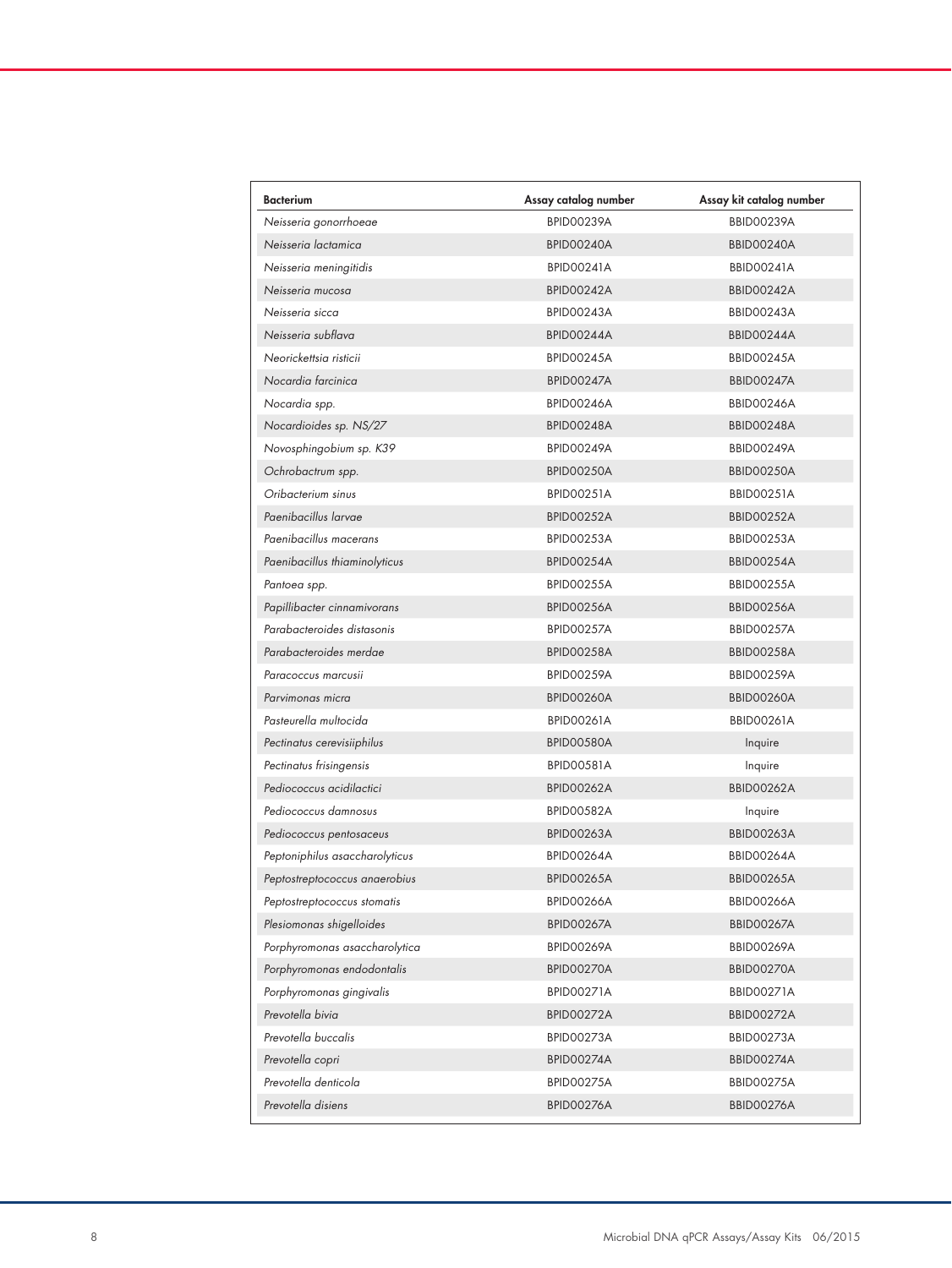| <b>Bacterium</b>               | Assay catalog number | Assay kit catalog number |
|--------------------------------|----------------------|--------------------------|
| Prevotella intermedia          | <b>BPID00277A</b>    | <b>BBID00277A</b>        |
| Prevotella loescheii           | BPID00278A           | <b>BBID00278A</b>        |
| Prevotella melaninogenica      | <b>BPID00279A</b>    | <b>BBID00279A</b>        |
| Prevotella nigrescens          | BPID00280A           | BBID00280A               |
| Prevotella oralis              | <b>BPID00281A</b>    | <b>BBID00281A</b>        |
| Prevotella oris                | <b>BPID00282A</b>    | <b>BBID00282A</b>        |
| Prevotella tannerae            | <b>BPID00283A</b>    | <b>BBID00283A</b>        |
| Prevotella veroralis           | BPID00284A           | <b>BBID00284A</b>        |
| Propionibacterium acnes        | <b>BPID00285A</b>    | <b>BBID00285A</b>        |
| Propionibacterium propionicum  | BPID00286A           | <b>BBID00286A</b>        |
| Proteus spp.                   | <b>BPID00287A</b>    | <b>BBID00287A</b>        |
| Pseudomonas aeruginosa         | BPID00288A           | BBID00288A               |
| Pseudomonas spp. 2             | BPID00290A           | <b>BBID00290A</b>        |
| Pseudomonas spp. 3             | <b>BPID00291A</b>    | <b>BBID00291A</b>        |
| Pseudoramibacter alactolyticus | <b>BPID00292A</b>    | <b>BBID00292A</b>        |
| Ralstonia pickettii            | BPID00294A           | BBID00294A               |
| Rhodococcus equi               | <b>BPID00295A</b>    | <b>BBID00295A</b>        |
| Rothia mucilaginosa            | <b>BPID00297A</b>    | <b>BBID00297A</b>        |
| Rothia spp.                    | <b>BPID00296A</b>    | <b>BBID00296A</b>        |
| Ruminococcus bromii            | <b>BPID00298A</b>    | BBID00298A               |
| Ruminococcus gnavus            | BPID00299A           | <b>BBID00299A</b>        |
| Ruminococcus obeum             | BPID00300A           | BBID00300A               |
| Ruminococcus torques           | <b>BPID00301A</b>    | BBID00301A               |
| Salmonella enterica            | <b>BPID00302A</b>    | <b>BBID00302A</b>        |
| Selenomonas infelix            | BPID00303A           | BBID00303A               |
| Selenomonas noxia              | BPID00304A           | <b>BBID00304A</b>        |
| Selenomonas sputigena          | <b>BPIDO0305A</b>    | <b>BBID00305A</b>        |
| Shigella dysenteriae           | <b>BPID00307A</b>    | <b>BBID00307A</b>        |
| Shigella sonnei                | <b>BPID00553A</b>    | Inquire                  |
| Shuttleworthia satelles        | BPID00308A           | <b>BBID00308A</b>        |
| Sneathia sanguinegens          | <b>BPID00309A</b>    | <b>BBID00309A</b>        |
| Solobacterium moorei           | <b>BPID00310A</b>    | <b>BBID00310A</b>        |
| Sphingomonas paucimobilis      | BPID00311A           | BBID00311A               |
| Sphingomonas sp. AO1           | <b>BPID00312A</b>    | <b>BBID00312A</b>        |
| Sporobacter termitidis         | <b>BPID00313A</b>    | <b>BBID00313A</b>        |
| Staphylococcus aureus          | <b>BPID00314A</b>    | <b>BBID00314A</b>        |
| Staphylococcus epidermidis     | <b>BPID00316A</b>    | <b>BBID00316A</b>        |
| Staphylococcus spp. 1          | <b>BPID00315A</b>    | <b>BBID00315A</b>        |
| Staphylococcus spp. 2          | BPID00317A           | <b>BBID00317A</b>        |
| Stenotrophomonas maltophilia   | <b>BPID00318A</b>    | <b>BBID00318A</b>        |
|                                |                      |                          |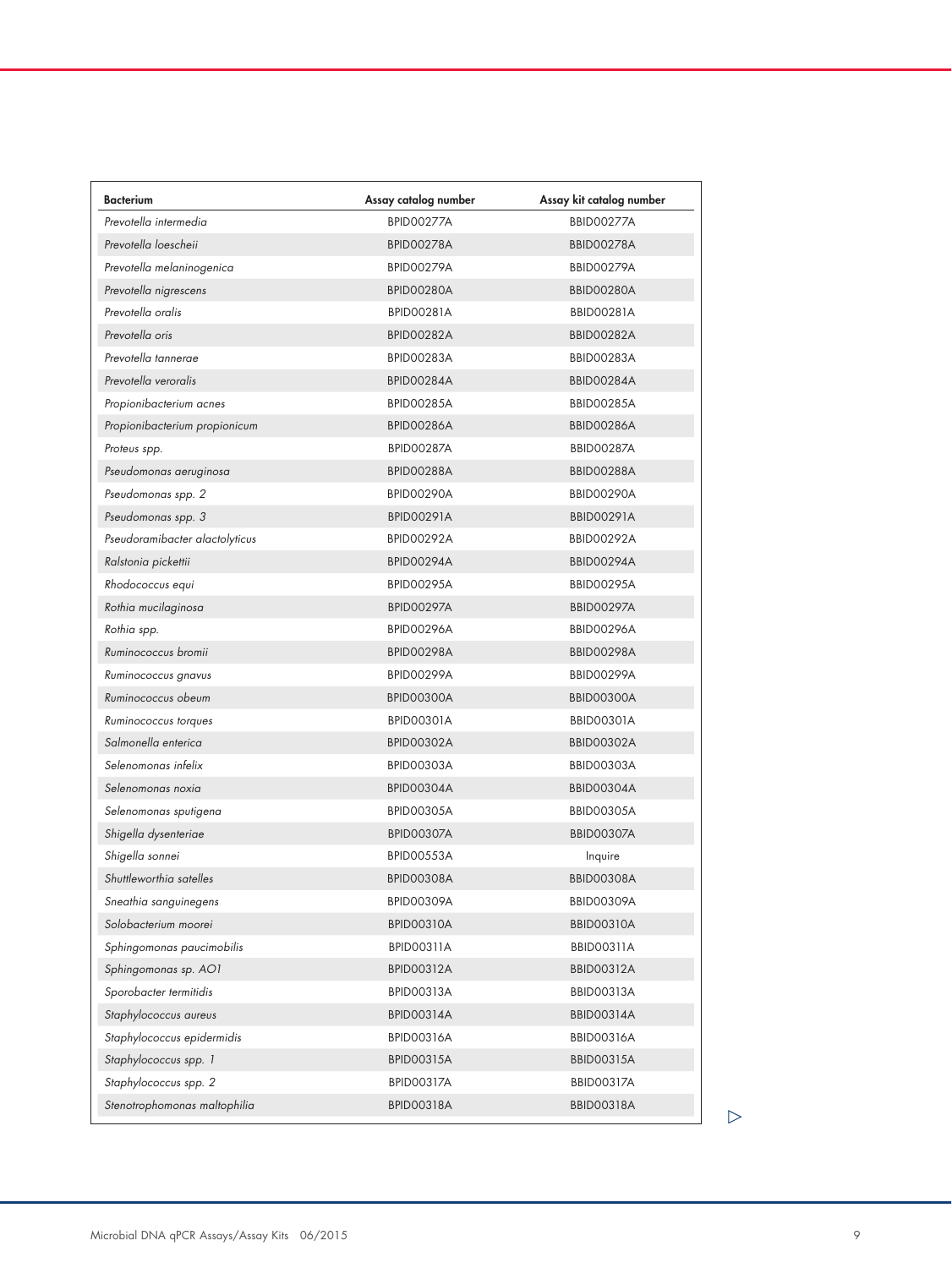| Bacterium                    | Assay catalog number | Assay kit catalog number |
|------------------------------|----------------------|--------------------------|
| Streptobacillus moniliformis | <b>BPID00319A</b>    | <b>BBID00319A</b>        |
| Streptococcus agalactiae     | <b>BPID00320A</b>    | <b>BBID00320A</b>        |
| Streptococcus anginosus      | <b>BPID00321A</b>    | <b>BBID00321A</b>        |
| Streptococcus australis      | <b>BPID00322A</b>    | <b>BBID00322A</b>        |
| Streptococcus downei         | BPID00324A           | BBID00324A               |
| Streptococcus gordonii       | <b>BPID00325A</b>    | <b>BBID00325A</b>        |
| Streptococcus infantis       | <b>BPID00326A</b>    | <b>BBID00326A</b>        |
| Streptococcus mitis          | BPID00327A           | <b>BBID00327A</b>        |
| Streptococcus mutans         | BPID00328A           | <b>BBID00328A</b>        |
| Streptococcus pneumoniae     | BPID00331A           | BBID00331A               |
| Streptococcus pyogenes       | <b>BPID00332A</b>    | <b>BBID00332A</b>        |
| Streptococcus sanguinis      | BPID00334A           | BBID00334A               |
| Streptococcus sinensis       | <b>BPIDO0335A</b>    | <b>BBID00335A</b>        |
| Streptococcus spp. 1         | BPID00323A           | <b>BBID00323A</b>        |
| Streptococcus spp. 2         | BPID00329A           | <b>BBID00329A</b>        |
| Streptococcus spp. 3         | BPID00333A           | BBID00333A               |
| Streptococcus suis           | BPID00336A           | BBID00336A               |
| Streptomyces bikiniensis     | BPID00337A           | <b>BBID00337A</b>        |
| Streptomyces spp. 1          | BPID00338A           | BBID00338A               |
| Streptomyces spp. 2          | BPID00339A           | <b>BBID00339A</b>        |
| Subdoligranulum variabile    | BPID00340A           | <b>BBID00340A</b>        |
| Tannerella forsythia         | BPID00341A           | <b>BBID00341A</b>        |
| Treponema denticola          | BPID00342A           | <b>BBID00342A</b>        |
| Treponema pallidum           | BPID00343A           | BBID00343A               |
| Thermoactinomyces spp. 1     | BPID00563A           | Inquire                  |
| Thermoactinomyces spp. 2     | <b>BPID00583A</b>    | Inquire                  |
| Treponema socranskii         | BPID00344A           | <b>BBID00344A</b>        |
| Turicibacter sanguinis       | <b>BPID00346A</b>    | <b>BBID00346A</b>        |
| Ureaplasma parvum            | BPID00347A           | <b>BBID00347A</b>        |
| Ureaplasma urealyticum       | BPID00348A           | BBID00348A               |
| Varibaculum cambriense       | <b>BPID00349A</b>    | <b>BBID00349A</b>        |
| Veillonella dispar           | BPID00350A           | BBID00350A               |
| Veillonella parvula          | BPID00351A           | <b>BBID00351A</b>        |
| Vibrio alginolyticus         | <b>BPID00352A</b>    | <b>BBID00352A</b>        |
| Vibrio cholerae              | BPID00353A           | BBID00353A               |
| Vibrio parahaemolyticus      | <b>BPID00354A</b>    | BBID00354A               |
| Vibrio vulnificus            | <b>BPID00355A</b>    | BBID00355A               |
| Weissella confusa            | BPID00356A           | BBID00356A               |
| Yersinia enterocolitica      | BPID00357A           | <b>BBID00357A</b>        |
| Yersinia spp.                | BPID00358A           | BBID00358A               |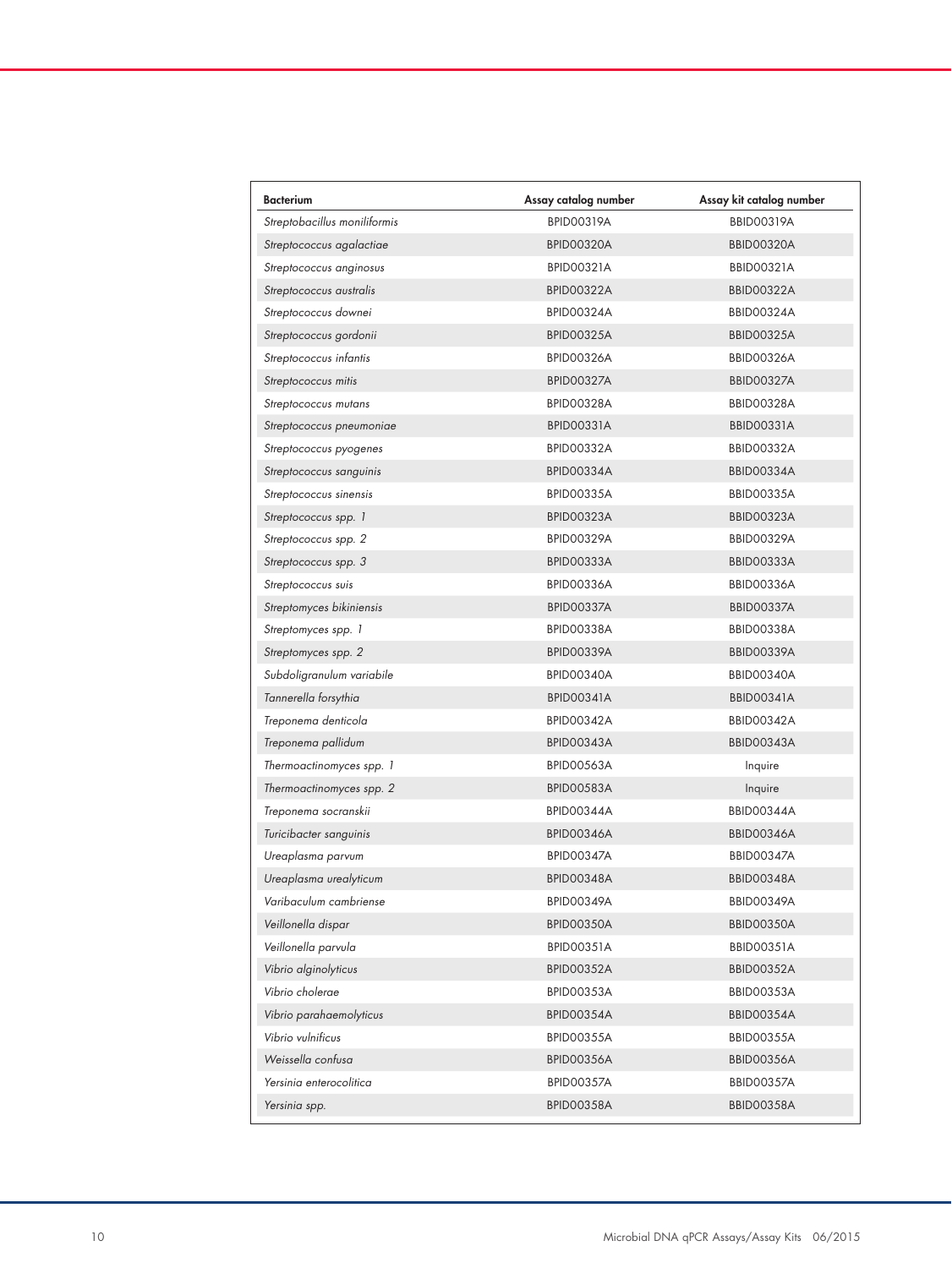## Fungal and parasite identification assays

## Fungal identification assays

| <b>Fungus</b>               | Assay catalog number | Assay kit catalog number |
|-----------------------------|----------------------|--------------------------|
| Aspergillus flavus          | BPID00037A           | <b>BBID00037A</b>        |
| Aspergillus fumigatus       | BPID00038A           | BBID00038A               |
| Aspergillus niger           | <b>BPID00557A</b>    | Inquire                  |
| Candida albicans            | <b>BPID00092A</b>    | <b>BBID00092A</b>        |
| Candida glabrata            | BPID00093A           | <b>BBID00093A</b>        |
| Candida krusei              | BPID00094A           | BBID00094A               |
| Candida parapsilosis        | <b>BPID00095A</b>    | <b>BBID00095A</b>        |
| Candida tropicalis          | BPID00096A           | <b>BBID00096A</b>        |
| Mucor/Rhizopus spp.         | <b>BPID00561A</b>    | Inquire                  |
| Pan Aspergillus/Penicillium | <b>BPID00562A</b>    | Inquire                  |
| Pneumocystis jirovecii      | <b>BPID00268A</b>    | BBID00268A               |

## Parasite identification assays

| Parasite                    | Assay catalog number | Assay kit catalog number |
|-----------------------------|----------------------|--------------------------|
| <b>Blastocystis</b> hominis | <b>BPID00545A</b>    | Inquire                  |
| Cryptosporidium spp.        | <b>BPID00547A</b>    | Inquire                  |
| Dientamoeba fragilis        | BPID00549A           | Inquire                  |
| Entamoeba histolytica       | BPID00550A           | Inquire                  |
| Enterobius vermicularis     | <b>BPID00558A</b>    | Inquire                  |
| Giardia intestinalis        | <b>BPID00551A</b>    | Inquire                  |
| Hymenolepis nana            | BPID00554A           | Inquire                  |
| Trichuris spp.              | <b>BPID00556A</b>    | Inquire                  |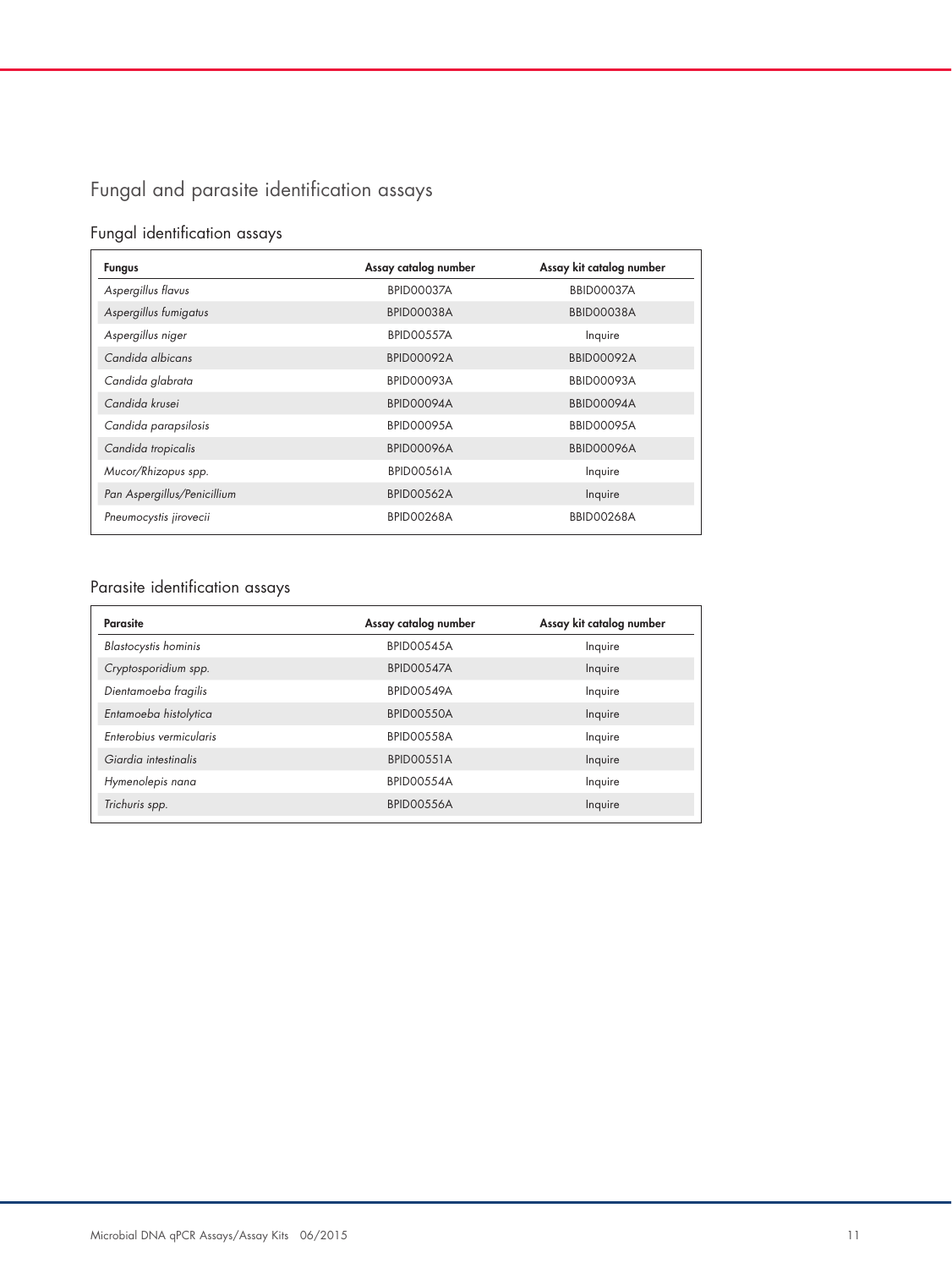## Viral and protist detection assays

|  | Virus identification assay |  |
|--|----------------------------|--|
|--|----------------------------|--|

| Assay catalog number | Assay kit catalog number |
|----------------------|--------------------------|
| BPID00564A           | Inquire                  |
| <b>BPID00565A</b>    | Inquire                  |
| <b>BPID00568A</b>    | Inquire                  |
| <b>BPID00569A</b>    | Inquire                  |
| BPID00570A           | Inquire                  |
| BPID00590A           | Inquire                  |
| <b>BPID00591A</b>    | Inquire                  |
| <b>BPID00592A</b>    | Inquire                  |
| BPID00566A           | Inquire                  |
| <b>BPID00567A</b>    | Inquire                  |
| <b>BPID00572A</b>    | Inquire                  |
| <b>BPID00571A</b>    | Inquire                  |
|                      |                          |

## Protist identification assays

| Protist               | Assay catalog number | Assay kit catalog number |
|-----------------------|----------------------|--------------------------|
| Trichomonas vaginalis | <b>BPID00345A</b>    | <b>BBID00345A</b>        |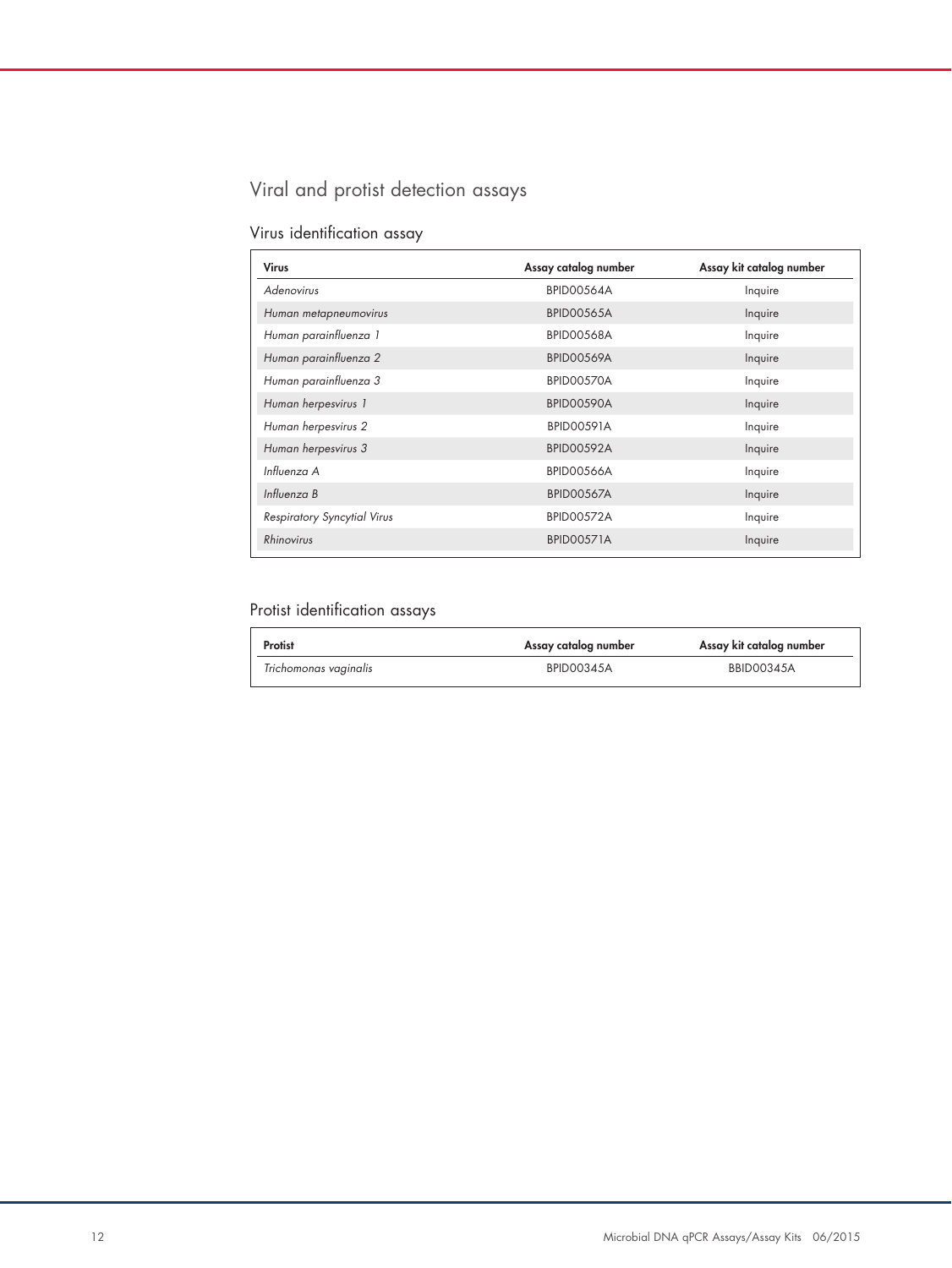# Antibiotic resistance gene detection assays

| Antibiotic resistance gene | Assay catalog number | Assay kit catalog number |
|----------------------------|----------------------|--------------------------|
| AAC(6)-Ib-cr               | BPAR00366A           | BBAR00366A               |
| aacC1                      | BPAR00367A           | BBAR00367A               |
| $\text{macC2}$             | BPAR00368A           | BBAR00368A               |
| qacC4                      | BPARO0369A           | BBAR00369A               |
| aadA1                      | BPARO0370A           | BBAR00370A               |
| aadB                       | BPARO0371A           | BBAR00371A               |
| aphA6                      | BPARO0373A           | BBAR00373A               |
| mecA                       | BPARO0374A           | BBAR00374A               |
| BES-1                      | BPARO0375A           | BBAR00375A               |
| BIC-1                      | BPARO0376A           | BBAR00376A               |
| CTX-M-1 group              | BPARO0377A           | BBAR00377A               |
| CTX-M-8 group              | BPARO0378A           | BBAR00378A               |
| CTX-M-9 group              | BPARO0379A           | BBAR00379A               |
| <b>GES</b>                 | BPARO0380A           | BBAR00380A               |
| IMI & NMC-A                | BPARO0381A           | BBAR00381A               |
| <b>KPC</b>                 | BPARO0382A           | BBAR00382A               |
| Per-1 group                | BPARO0383A           | BBAR00383A               |
| Per-2 group                | BPARO0384A           | BBAR00384A               |
| SFC-1                      | BPARO0385A           | BBAR00385A               |
| SFO-1                      | BPARO0386A           | BBAR00386A               |
| SHV                        | BPARO0387A           | BBAR00387A               |
| SHV(156D)                  | BPARO0388A           | BBAR00388A               |
| SHV(156G)                  | BPARO0389A           | BBAR00389A               |
| SHV(238G240E)              | BPAR00390A           | BBAR00390A               |
| SHV(238G240K)              | BPAR00391A           | BBAR00391A               |
| SHV(238S240E)              | BPARO0392A           | BBAR00392A               |
| SHV(238S240K)              | BPARO0393A           | BBAR00393A               |
| <b>SME</b>                 | BPARO0394A           | BBAR00394A               |
| TLA-1                      | BPARO0395A           | BBAR00395A               |
| <b>VEB</b>                 | BPAR00396A           | BBAR00396A               |
| ccrA                       | BPARO0397A           | BBAR00397A               |
| IMP-1 group                | BPARO0398A           | BBAR00398A               |
| $IMP-12$ group             | BPARO0399A           | BBAR00399A               |
| IMP-2 group                | BPAR00400A           | BBAR00400A               |
| IMP-5 group                | BPAR00401A           | BBAR00401A               |
| <b>NDM</b>                 | BPAR00402A           | BBAR00402A               |
| VIM-1 group                | BPAROO403A           | BBAR00403A               |
| $VIM-13$                   | BPAR00404A           | BBAR00404A               |
|                            |                      |                          |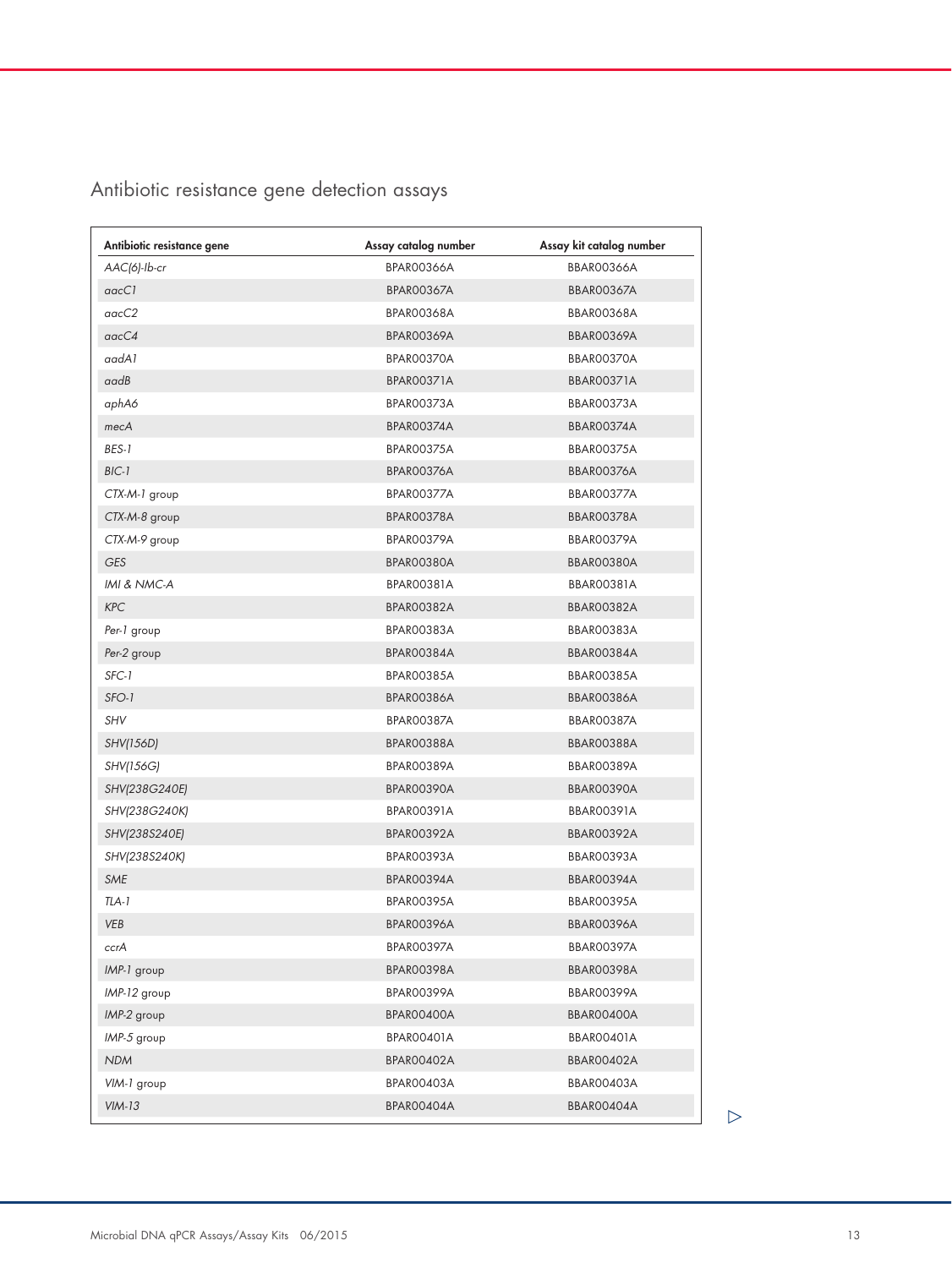| Antibiotic resistance gene | Assay catalog number | Assay kit catalog number |
|----------------------------|----------------------|--------------------------|
| $VIM-7$                    | BPARO0405A           | BBAR00405A               |
| ACC-1 group                | BPAR00406A           | BBAR00406A               |
| ACC-3                      | BPAR00407A           | <b>BBAR00407A</b>        |
| $ACT 5/7$ group            | BPAROO408A           | BBAR00408A               |
| ACT-1 group                | BPAR00409A           | BBAR00409A               |
| CFE-1                      | BPARO0410A           | BBAR00410A               |
| CMY-10 group               | BPAR00411A           | BBAR00411A               |
| <b>DHA</b>                 | BPAROO412A           | BBAR00412A               |
| <b>FOX</b>                 | BPARO0413A           | BBAR00413A               |
| LAT                        | BPAROO414A           | BBAR00414A               |
| <b>MIR</b>                 | BPARO0415A           | BBAR00415A               |
| <b>MOX</b>                 | BPAR00416A           | <b>BBAR00416A</b>        |
| OXA-10 group               | BPAROO417A           | <b>BBAR00417A</b>        |
| $OXA-18$                   | BPARO0418A           | BBAR00418A               |
| <b>MOX</b>                 | BPAR00416A           | BBAR00416A               |
| OXA-10 group               | BPAROO417A           | BBAR00417A               |
| $OXA-18$                   | BPAROO418A           | BBAR00418A               |
| OXA-2 group                | BPARO0419A           | BBAR00419A               |
| OXA-23 group               | BPAR00420A           | BBAR00420A               |
| OXA-24 group               | BPARO0421A           | BBAR00421A               |
| $OXA-45$                   | BPARO0422A           | BBAR00422A               |
| OXA-48 group               | BPARO0423A           | BBAR00423A               |
| OXA-50 group               | BPARO0424A           | BBAR00424A               |
| OXA-51 group               | BPAROO425A           | BBAR00425A               |
| $OXA-54$                   | BPAR00426A           | BBAR00426A               |
| <b>OXA-55</b>              | BPAROO427A           | BBAR00427A               |
| OXA-58 group               | BPARO0428A           | BBAR00428A               |
| OXA-60                     | BPAROO429A           | BBAR00429A               |
| OXA-62                     | BPARO0430A           | BBAR00430A               |
| ereB                       | BPAR00431A           | BBAR00431A               |
| QepA                       | BPARO0432A           | BBAR00432A               |
| QnrA                       | BPAROO433A           | BBAR00433A               |
| QnrB-1 group               | BPARO0434A           | BBAR00434A               |
| QnrB-31 group              | BPAROO435A           | BBAR00435A               |
| $QnrB-4$ group             | BPAR00436A           | BBAR00436A               |
| QnrB-5 group               | BPAROO437A           | BBAR00437A               |
| QnrB-8                     | BPAROO438A           | BBAR00438A               |
| QnrC                       | BPAROO439A           | BBAR00439A               |
| QnrD                       | BPARO0440A           | BBAR00440A               |
| QnrS                       | BPAROO441A           | BBAR00441A               |
|                            |                      |                          |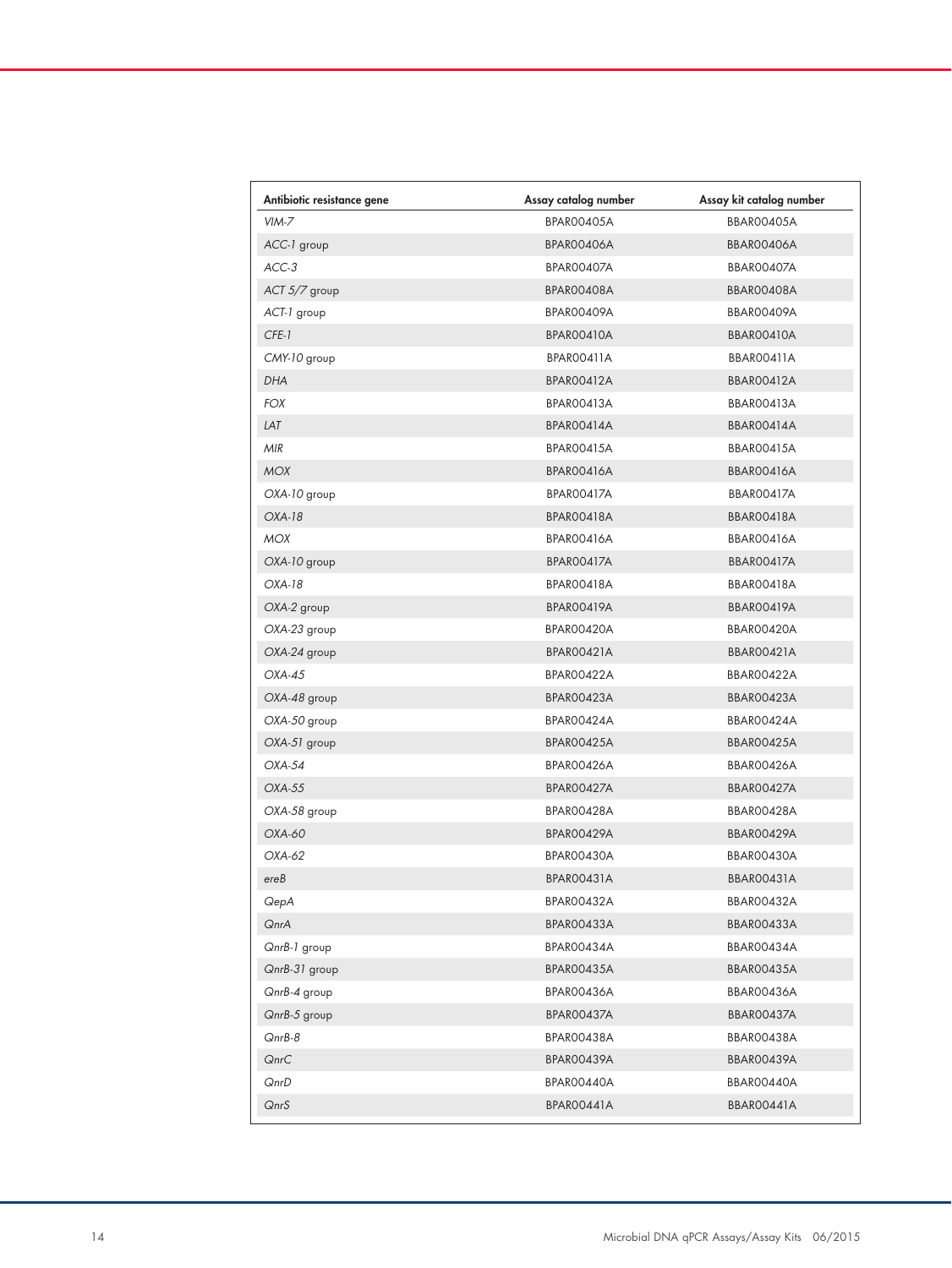| Antibiotic resistance gene | Assay catalog number | Assay kit catalog number |
|----------------------------|----------------------|--------------------------|
| ermA                       | <b>BPAR00442A</b>    | BBAR00442A               |
| ermB                       | BPARO0443A           | BBAR00443A               |
| ermC                       | BPAR00444A           | BBAR00444A               |
| mefA                       | BPARO0445A           | BBAR00445A               |
| msrA                       | BPAR00446A           | BBAR00446A               |
| Opri                       | BPARO0447A           | BBAR00447A               |
| Oprm                       | BPARO0448A           | BBAR00448A               |
| tetA                       | BPAR00449A           | BBAR00449A               |
| tetB                       | <b>BPAR00450A</b>    | BBAR00450A               |
| vanB                       | BPAR00451A           | BBAR00451A               |
| vanC                       | <b>BPAR00452A</b>    | BBAR00452A               |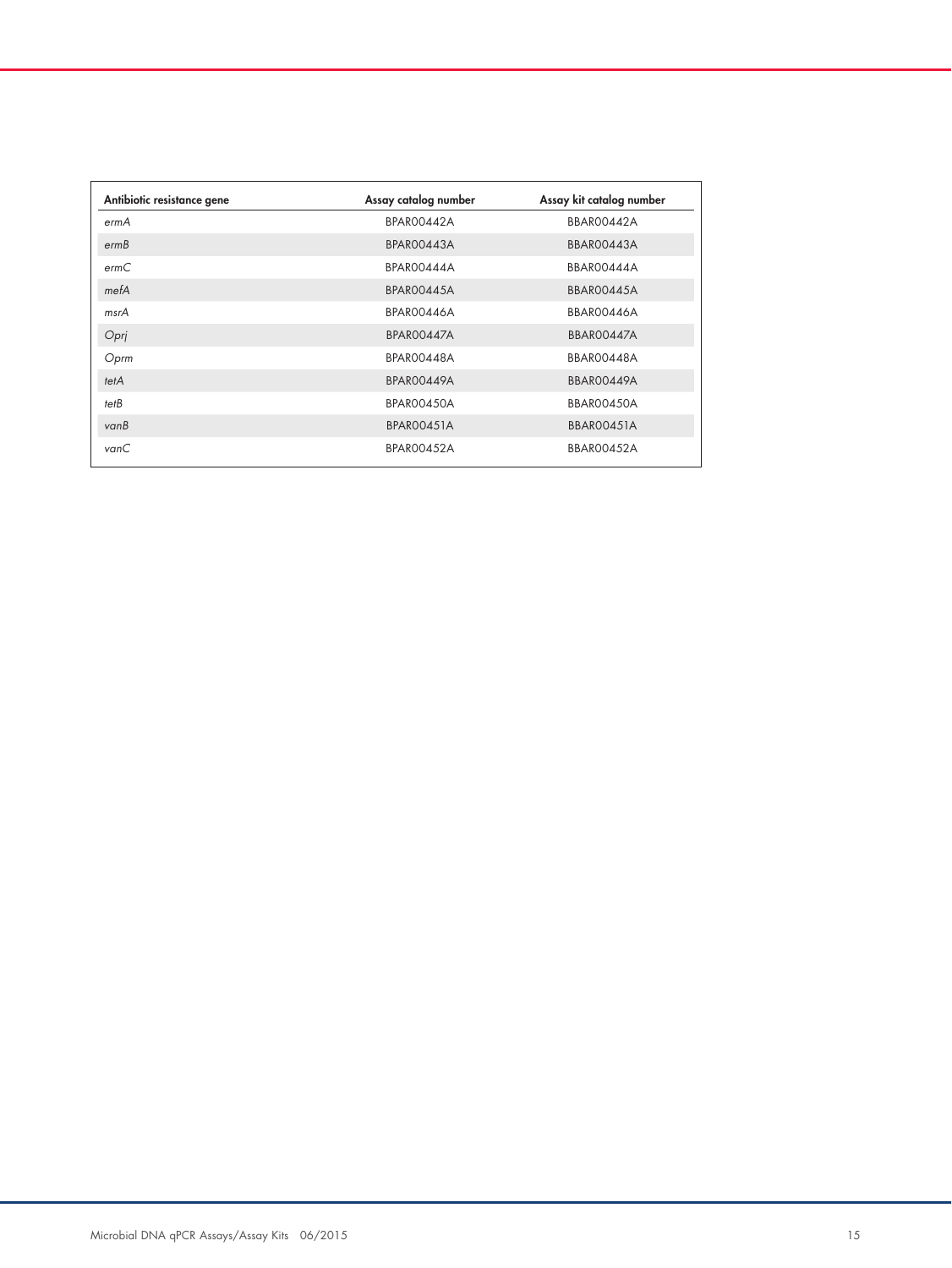| Virulence factor gene | Assay catalog number | Assay kit catalog number |
|-----------------------|----------------------|--------------------------|
| badA                  | <b>BPVF00453A</b>    | BBVF00453A               |
| bepB                  | BPVF00454A           | BBVF00454A               |
| ptxA                  | BPVF00455A           | <b>BBVF00455A</b>        |
| wbkA                  | <b>BPVF00456A</b>    | <b>BBVF00456A</b>        |
| wzt                   | BPVF00457A           | BBVF00457A               |
| flhA                  | BPVF00458A           | BBVF00458A               |
| fliF                  | <b>BPVF00459A</b>    | <b>BBVF00459A</b>        |
| pkn5                  | BPVF00461A           | BBVF00461A               |
| CT456                 | <b>BPVF00462A</b>    | <b>BBVF00462A</b>        |
| tcdB                  | <b>BPVF00463A</b>    | <b>BBVF00463A</b>        |
| tcdA                  | BPVF00464A           | <b>BBVF00464A</b>        |
| cloSI                 | <b>BPVF00465A</b>    | <b>BBVF00465A</b>        |
| spaA                  | <b>BPVF00466A</b>    | <b>BBVF00466A</b>        |
| spaB                  | <b>BPVF00467A</b>    | BBVF00467A               |
| ace (E. faecalis)     | <b>BPVF00468A</b>    | <b>BBVF00468A</b>        |
| efaA                  | <b>BPVF00469A</b>    | BBVF00469A               |
| aslA                  | BPVF00470A           | BBVF00470A               |
| chuS                  | BPVF00471A           | BBVF00471A               |
| eae                   | BPVF00472A           | BBVF00472A               |
| stx2A                 | BPVF00473A           | BBVF00473A               |
| stx1B                 | BPVF00474A           | BBVF00474A               |
| hap                   | BPVF00475A           | BBVF00475A               |
| tbpA                  | BPVF00476A           | BBVF00476A               |
| $f \mid aB$           | BPVF00477A           | BBVF00477A               |
| oipA                  | BPVF00478A           | BBVF00478A               |
| $f\!lg G$             | BPVF00479A           | BBVF00479A               |
| ureA                  | BPVF00480A           | BBVF00480A               |
| urel                  | BPVF00481A           | BBVF00481A               |
| icmK                  | BPVF00482A           | BBVF00482A               |
| lepA                  | BPVF00483A           | BBVF00483A               |
| rpoS                  | BPVF00484A           | BBVF00484A               |
| htpB                  | BPVF00485A           | BBVF00485A               |
| plcA                  | BPVF00486A           | BBVF00486A               |
| iap                   | BPVF00487A           | BBVF00487A               |
| InlA                  | BPVF00488A           | BBVF00488A               |
| bsh                   | BPVF00489A           | BBVF00489A               |
| clpC                  | BPVF00490A           | BBVF00490A               |
| mbtA                  | <b>BPVF00491A</b>    | <b>BBVF00491A</b>        |

# Virulence factor gene detection assays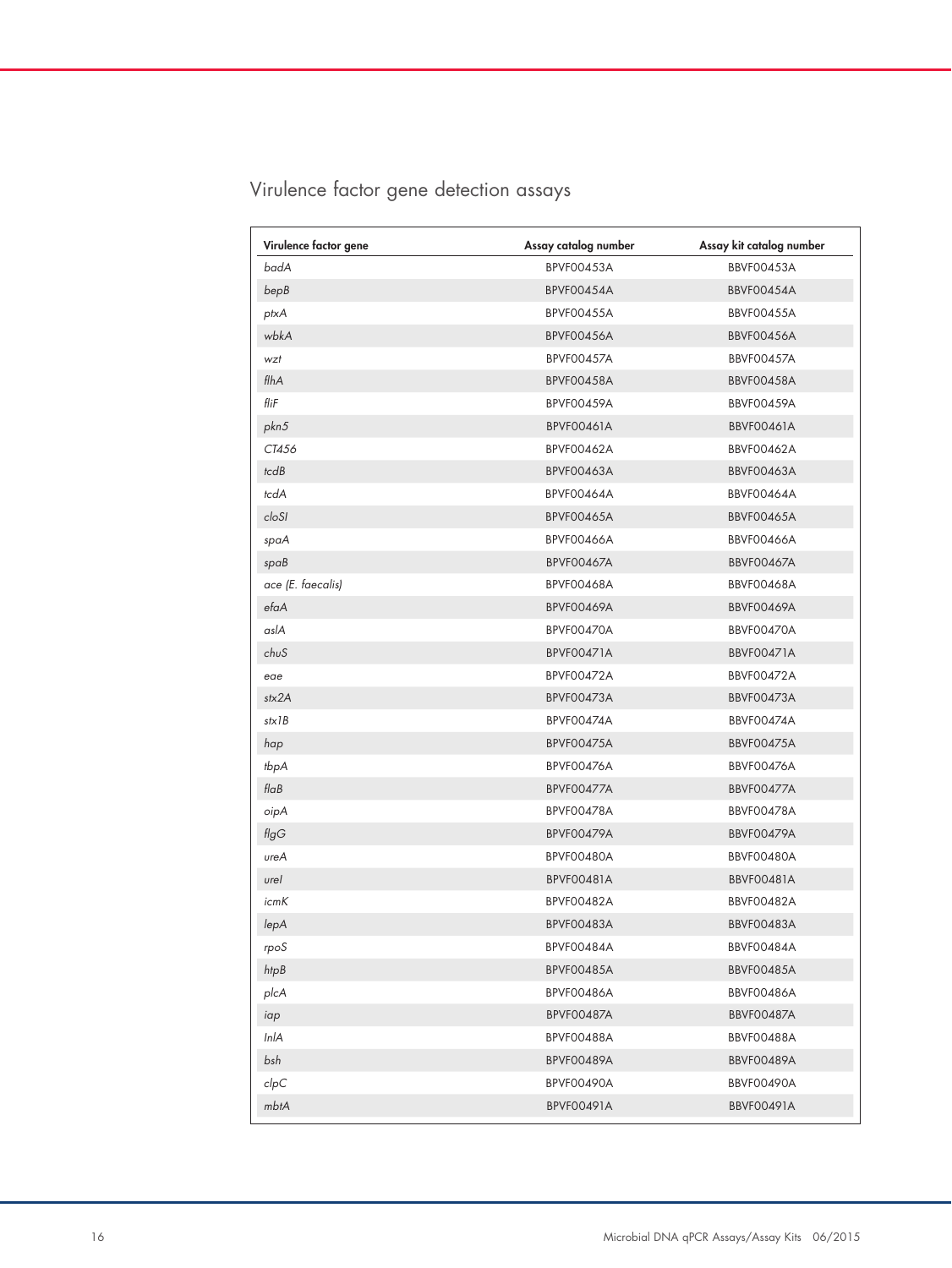| Virulence factor gene | Assay catalog number | Assay kit catalog number |
|-----------------------|----------------------|--------------------------|
| mbtD                  | BPVF00492A           | <b>BBVF00492A</b>        |
| mbtE                  | <b>BPVF00493A</b>    | <b>BBVF00493A</b>        |
| lbpA                  | BPVF00494A           | BBVF00494A               |
| pilG                  | BPVF00495A           | BBVF00495A               |
| $f$ le $\overline{N}$ | BPVF00496A           | <b>BBVF00496A</b>        |
| flgK                  | <b>BPVF00497A</b>    | BBVF00497A               |
| fliG                  | BPVF00498A           | BBVF00498A               |
| fliN                  | BPVF00499A           | BBVF00499A               |
| lasl                  | BPVF00500A           | BBVF00500A               |
| invA                  | BPVF00501A           | BBVF00501A               |
| $f$ im $H$            | <b>BPVF00502A</b>    | <b>BBVF00502A</b>        |
| phoP                  | BPVF00503A           | BBVF00503A               |
| spaO                  | BPVF00504A           | BBVF00504A               |
| spaP                  | <b>BPVF00505A</b>    | <b>BBVF00505A</b>        |
| stxA                  | <b>BPVF00506A</b>    | BBVF00506A               |
| stxB                  | BPVF00507A           | BBVF00507A               |
| iucA                  | BPVF00508A           | BBVF00508A               |
| $i$ uc $B$            | <b>BPVF00509A</b>    | <b>BBVF00509A</b>        |
| iucC                  | BPVF00510A           | BBVF00510A               |
| iucD                  | BPVF00511A           | BBVF00511A               |
| iutA                  | BPVF00512A           | BBVF00512A               |
| hla                   | <b>BPVF00513A</b>    | <b>BBVF00513A</b>        |
| hlb                   | <b>BPVF00514A</b>    | BBVF00514A               |
| hlgB                  | <b>BPVF00515A</b>    | <b>BBVF00515A</b>        |
| hlgC                  | BPVF00516A           | <b>BBVF00516A</b>        |
| lukF                  | BPVF00517A           | <b>BBVF00517A</b>        |
| spa                   | BPVF00518A           | BBVF00518A               |
| neuC                  | <b>BPVF00519A</b>    | <b>BBVF00519A</b>        |
| cpsL                  | BPVF00520A           | BBVF00520A               |
| ply                   | BPVF00521A           | <b>BBVF00521A</b>        |
| lytA                  | BPVF00522A           | BBVF00522A               |
| speB                  | BPVF00523A           | BBVF00523A               |
| slo                   | BPVF00524A           | BBVF00524A               |
| clpB                  | BPVF00525A           | BBVF00525A               |
| vasH                  | BPVF00526A           | BBVF00526A               |
| ace (V. cholerae)     | BPVF00527A           | BBVF00527A               |
| ctxA                  | BPVF00528A           | BBVF00528A               |
| zot                   | BPVF00529A           | BBVF00529A               |
| fliC <sub>2</sub>     | BPVF00530A           | BBVF00530A               |
| fliA                  | BPVF00531A           | BBVF00531A               |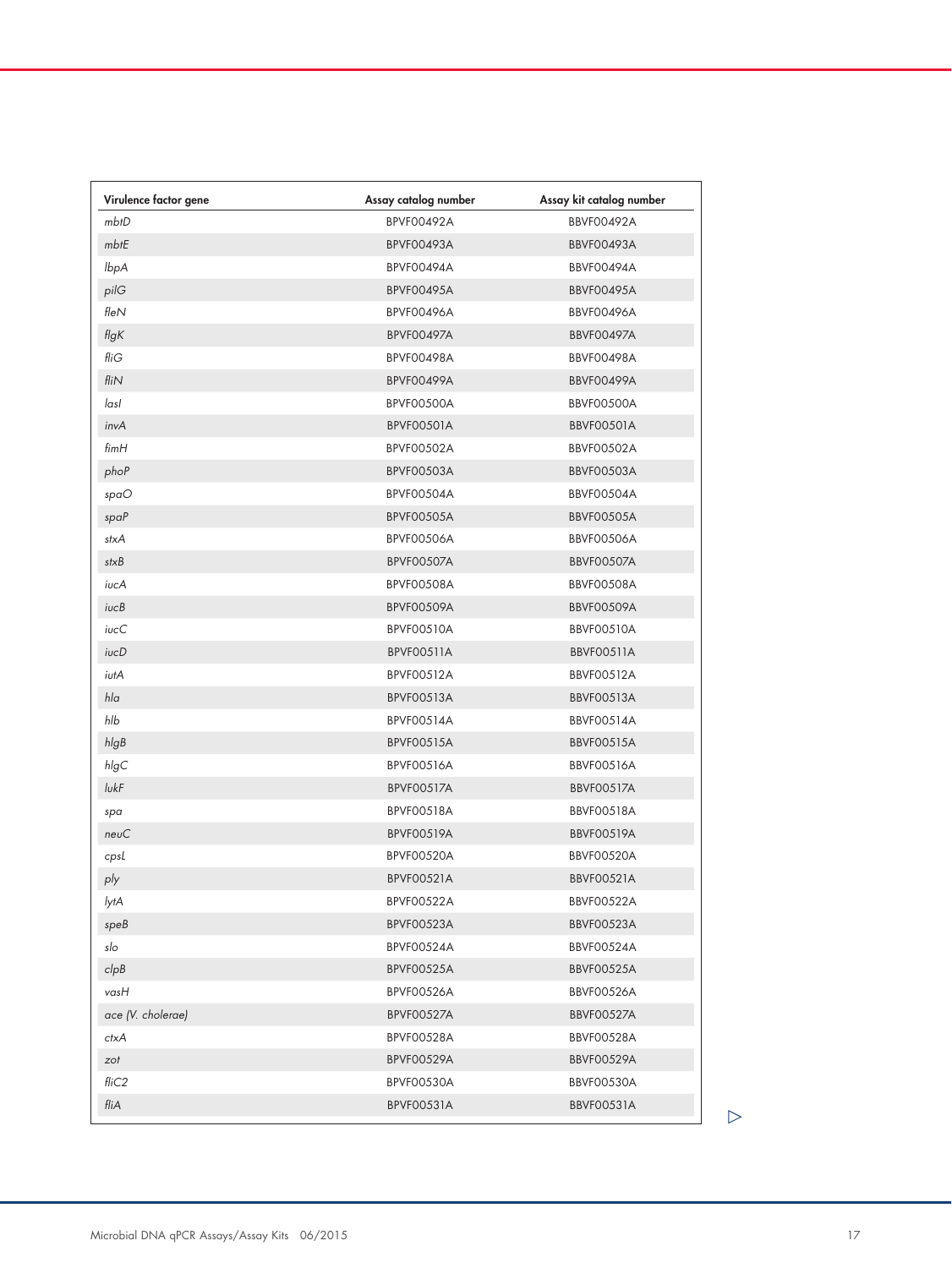| Virulence factor gene | Assay catalog number | Assay kit catalog number |
|-----------------------|----------------------|--------------------------|
| YE2522                | <b>BPVF00532A</b>    | BBVF00532A               |
| ystA                  | BPVF00533A           | BBVF00533A               |
| inv                   | <b>BPVF00534A</b>    | BBVF00534A               |
| psaC                  | <b>BPVF00535A</b>    | BBVF00535A               |
| psaA                  | BPVF00536A           | BBVF00536A               |
| ail                   | <b>BPVF00537A</b>    | BBVF00537A               |
| ybtT                  | BPVF00538A           | BBVF00538A               |
| psaB                  | <b>BPVF00539A</b>    | BBVF00539A               |
| ipaH                  | BPVF00560A           | Inquire                  |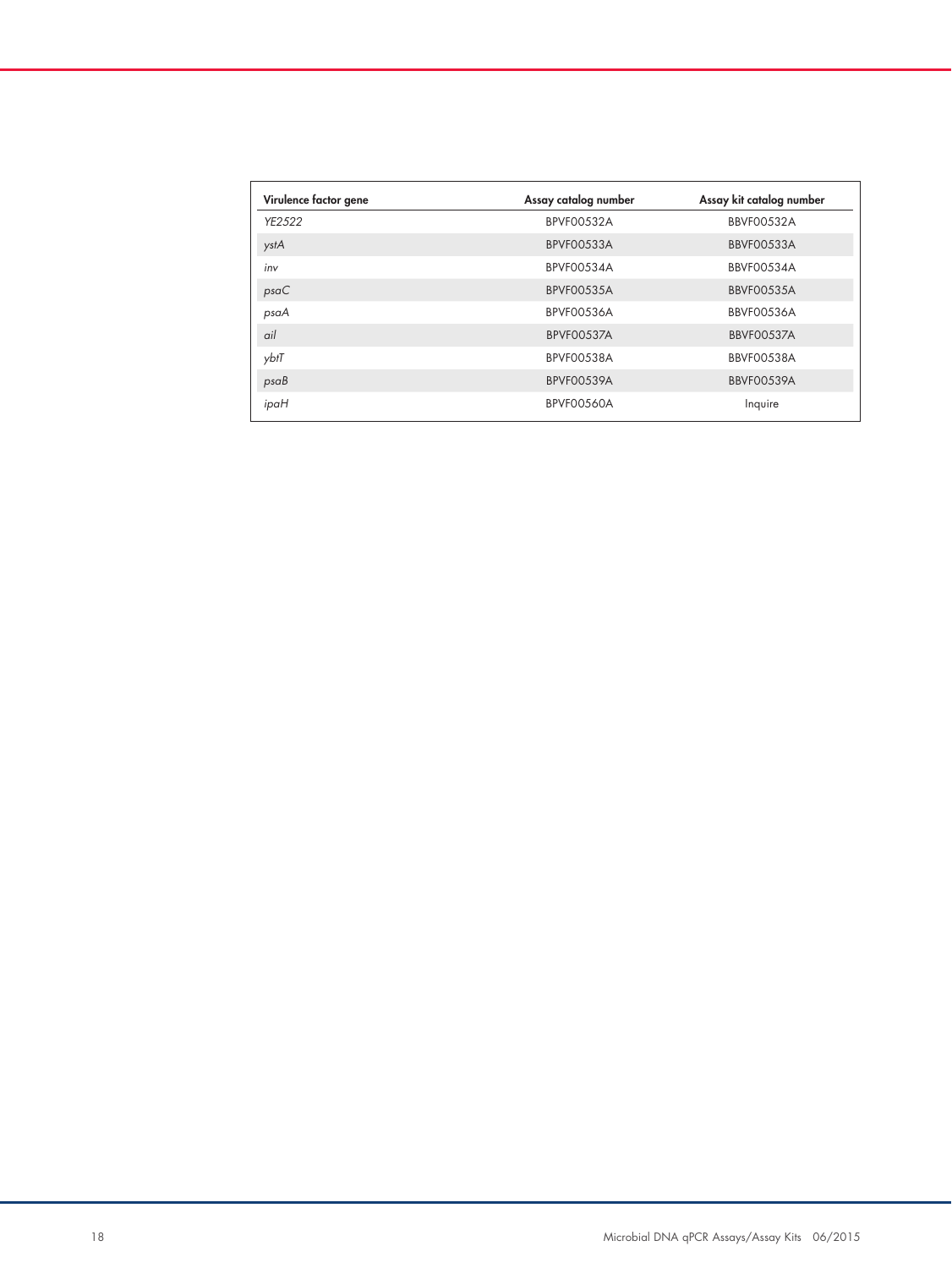## Control assays

| Control target          | Assay catalog number | Assay kit catalog number |
|-------------------------|----------------------|--------------------------|
| Pan Aspergillus/Candida | <b>BPCL00359A</b>    | <b>BBCL00359A</b>        |
| Pan Bacteria 1          | <b>BPCL00360A</b>    | <b>BBCL00360A</b>        |
| Pan Bacteria 3          | <b>BPCL00362A</b>    | <b>BBCL00362A</b>        |
| Pan-Fungal 1            | BPID00584A           | Inquire                  |
| Pan-Fungal 2            | <b>BPID00586A</b>    | Inquire                  |
| Pan-Fungal 3            | BPID00587A           | Inquire                  |
| Internal Control        | <b>BPCL00585A</b>    | Inquire                  |
| Human GAPDH genomic DNA | <b>BPCL00363A</b>    | <b>BBCL00363A</b>        |
| Human HBB1 genomic DNA  | <b>BPCL00364A</b>    | <b>BBCL00364A</b>        |
| Mouse GAPDH genomic DNA | <b>BPCL00540A</b>    | <b>BBCL00540A</b>        |
| Mouse HBB1 genomic DNA  | BPCL00541A           | <b>BBCL00541A</b>        |
| Positive PCR Control    | <b>BPCL00365A</b>    | <b>BBCL00365A</b>        |
| <b>RTC</b>              | BPCL00573A           | Inquire                  |